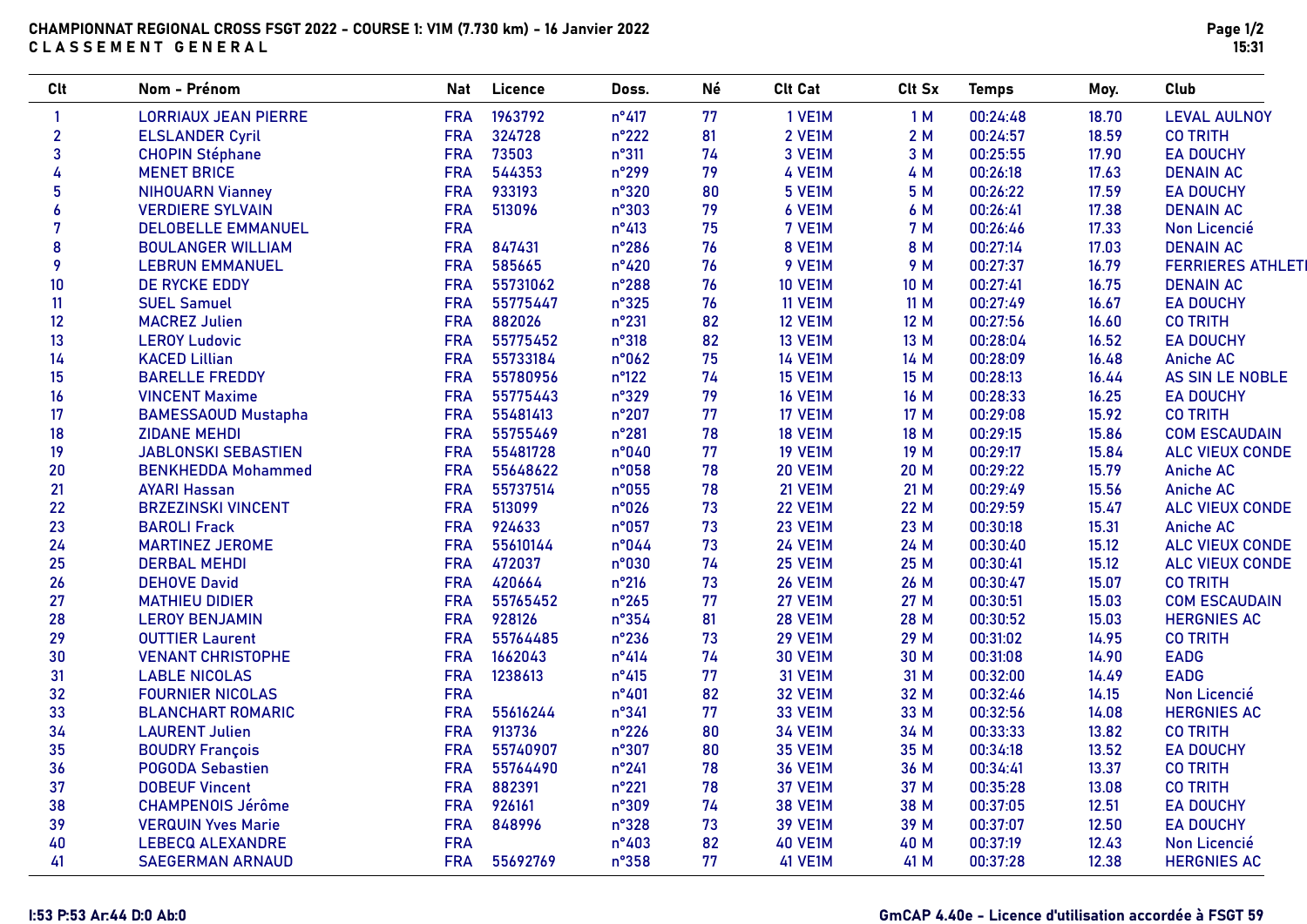## CHAMPIONNAT REGIONAL CROSS FSGT 2022 - COURSE 1: V1M (7.730 km) - 16 Janvier 2022 CLASSEMENT GENERAL

| Clt | Nom - Prénom                 | Licence<br><b>Nat</b> | Doss.          | Né | <b>Clt Cat</b> | Clt Sx | <b>Temps</b> | Mov.  | <b>Club</b>     |
|-----|------------------------------|-----------------------|----------------|----|----------------|--------|--------------|-------|-----------------|
| 42  | <b>ERRA LAURENT</b>          | FRA                   | $n^{\circ}418$ | 74 | <b>42 VE1M</b> | 42 M   | 00:38:06     | 12.17 | EADG            |
| 43  | <b>LEBLANC JEAN-FRANCOIS</b> | 826457<br><b>FRA</b>  | n°168          | 74 | <b>43 VE1M</b> | 43 M   | 00:46:47     | 9.91  | AS SIN LE NOBLE |
| 44  | <b>WIDIEZ DIMITRI</b>        | <b>FRA</b>            | $n^{\circ}431$ | 76 | <b>44 VE1M</b> | 44 M   | 00:50:00     | 9.28  | Non Licencié    |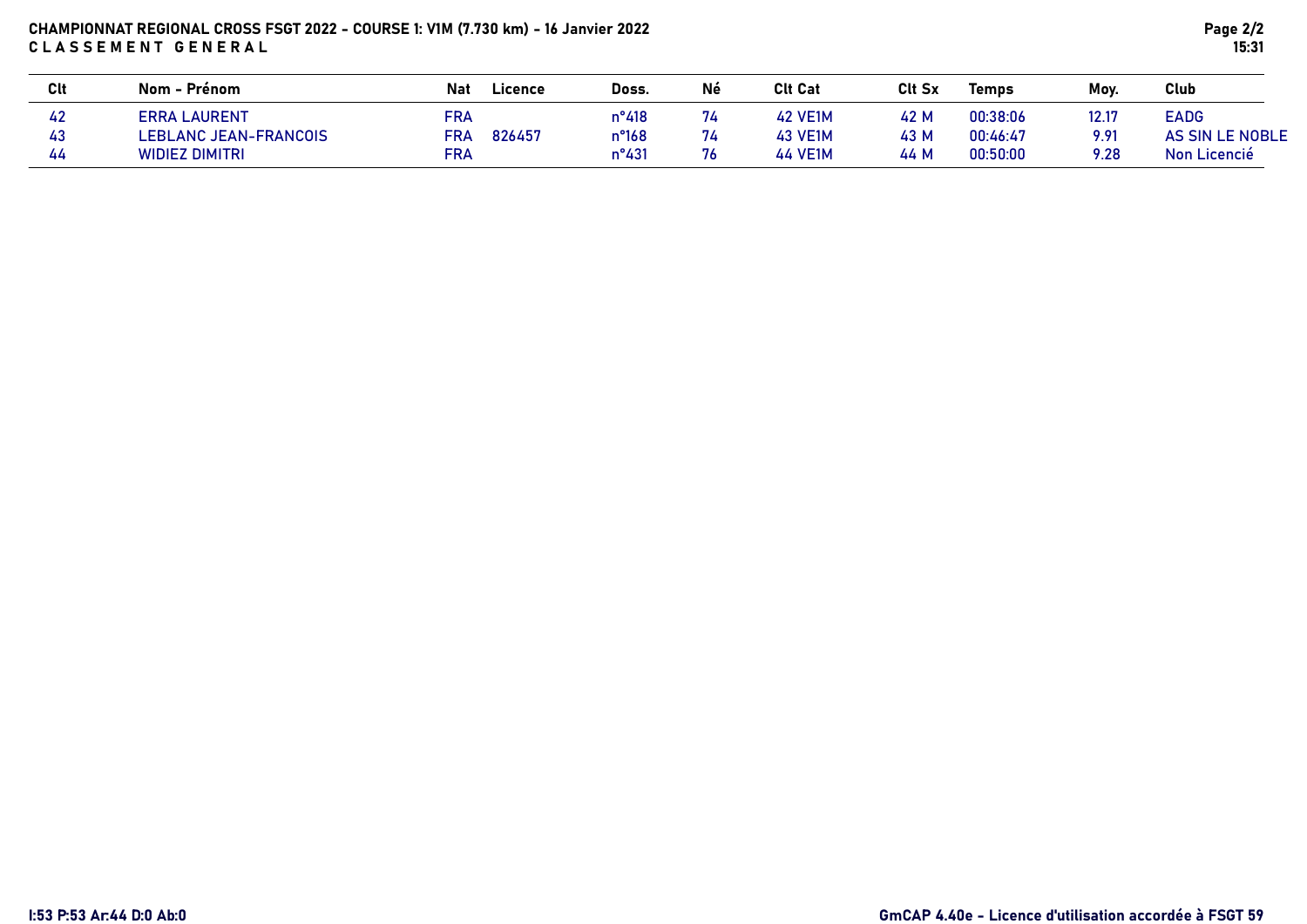# CHAMPIONNAT REGIONAL CROSS FSGT 2022 - COURSE 2: Minipouss F+M (0.425 km) - 16 Janvier 2022 CLASSEMENT GENERAL

| Clt | Nom - Prénom                  | Nat        | Licence | Doss.          | Né | <b>Clt Cat</b> | <b>Clt Sx</b> | Temps    | Moy.      | Club                   |
|-----|-------------------------------|------------|---------|----------------|----|----------------|---------------|----------|-----------|------------------------|
|     | <b>SCARAMUZZINO LISSANDRO</b> | <b>FRA</b> | 907058  | $n^{\circ}054$ | 17 | <b>MPM</b>     | M             | 00:00:01 | $>>$ $>>$ | <b>ALC VIEUX CONDE</b> |
|     | <b>SIEFERT IMAD</b>           | FRA        | 905893  | $n^{\circ}274$ | 16 | 2 MPM          | 2 M           | 00:00:02 | >>.>>     | <b>COM ESCAUDAIN</b>   |
|     | <b>DATH MONNIER MATHYS</b>    | FRA        | 932335  | $n^{\circ}410$ | 16 | 3 MPM          | 3 M           | 00:00:03 | $>>$ $>>$ | <b>HERGNIES AC</b>     |
|     | <b>PARENT Maël</b>            | FRA        | 897376  | $n^{\circ}238$ | 16 | 4 MPM          | 4 M           | 00:00:04 | >> . >>   | <b>CO TRITH</b>        |
|     | MAGRO LIVIA                   | FR∆        | 896868  | $n^{\circ}042$ | 17 | <b>MPF</b>     | F             | 00:00:05 | >>.>>     | ALC VIEUX CONDE        |
|     | <b>REHIEL Inaya</b>           | FRA        | 933455  | n°110          | 16 | 2 MPF          | 2 F           | 00:00:06 | $>>$ $>>$ | <b>AUBY AC</b>         |
|     | LEGENDRE Maellia              | FRA        | 933459  | n°106          | 17 | 3 MPF          | 3 F           | 00:00:07 | >>.>>     | <b>AUBY AC</b>         |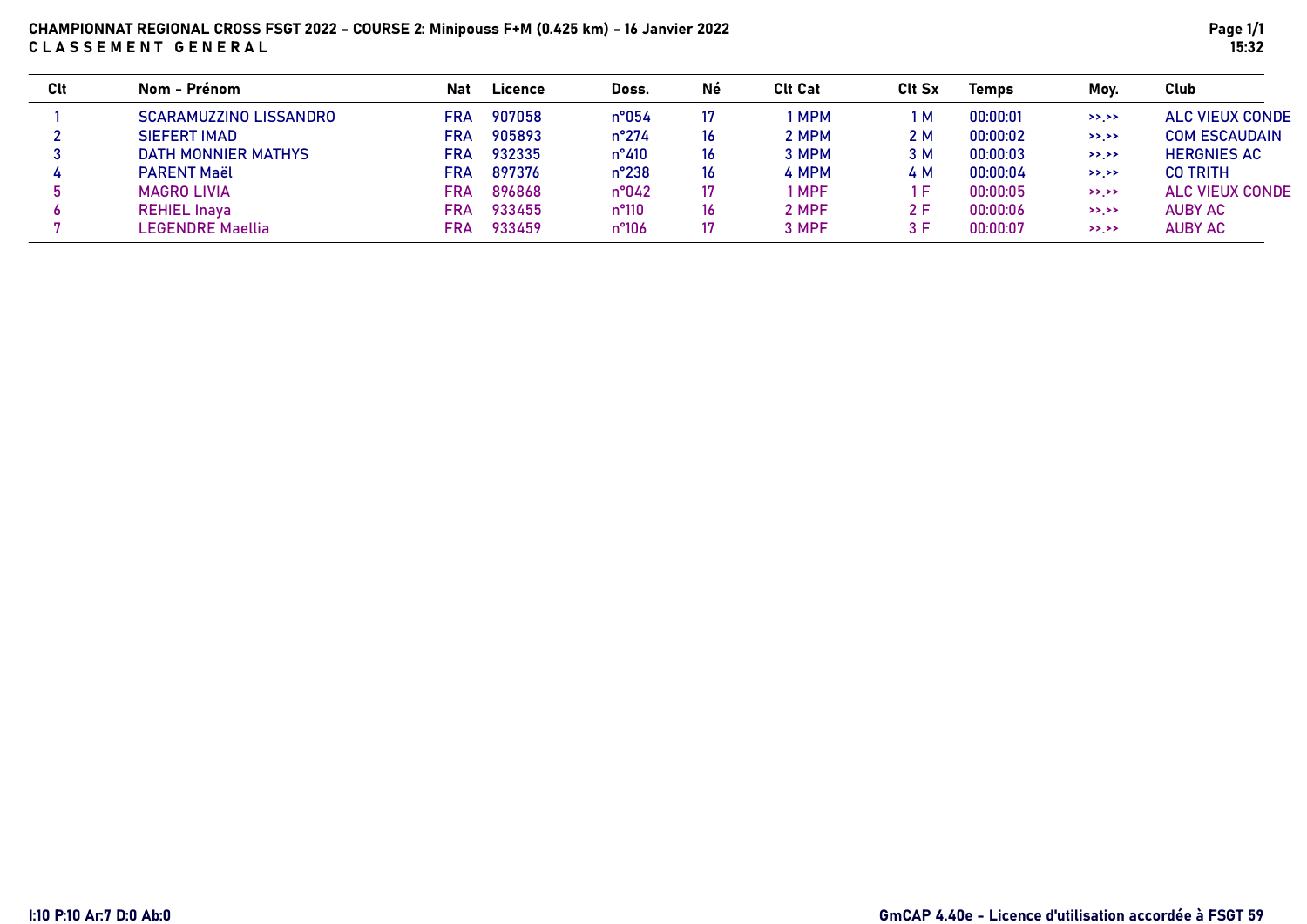## CHAMPIONNAT REGIONAL CROSS FSGT 2022 - COURSE 3: JUM+V2M+V3M+V4M+V5M (5.830 km) - 16 Janvier 2022 CLASSEMENT GENERAL

| <b>Clt</b>     | Nom - Prénom               | <b>Nat</b> | Licence  | Doss.           | Né | <b>Clt Cat</b> | Clt Sx | <b>Temps</b> | Moy.  | Club                   |
|----------------|----------------------------|------------|----------|-----------------|----|----------------|--------|--------------|-------|------------------------|
| -1             | <b>LAGOUCHE AXEL</b>       | <b>FRA</b> | 393208   | $n^{\circ}255$  | 04 | 1 JUM          | 1M     | 00:18:46     | 18.64 | <b>COM ESCAUDAIN</b>   |
| $\overline{2}$ | <b>BRZEZINSKI SASHA</b>    | <b>FRA</b> | 55679179 | n°025           | 03 | 2 JUM          | 2 M    | 00:19:13     | 18.20 | <b>ALC VIEUX CONDE</b> |
| 3              | <b>JACQUET AMAURY</b>      | <b>FRA</b> | 536904   | $n^{\circ}254$  | 04 | 3 JUM          | 3 M    | 00:19:39     | 17.80 | <b>COM ESCAUDAIN</b>   |
| 4              | PHILIPPOT Jérome           | <b>FRA</b> | 55770822 | n°066           | 69 | 1 VE2M         | 4 M    | 00:19:47     | 17.68 | <b>Aniche AC</b>       |
| 5              | <b>DERBAL TOM</b>          | <b>FRA</b> | 456585   | n°031           | 03 | 4 JUM          | 5 M    | 00:19:50     | 17.64 | <b>ALC VIEUX CONDE</b> |
| 6              | <b>MOLLET ERIC</b>         | <b>FRA</b> | 114817   | n°181           | 69 | 2 VE2M         | 6 M    | 00:19:55     | 17.56 | <b>AS SIN LE NOBLE</b> |
| 7              | <b>PELLION JEAN PIERRE</b> | <b>FRA</b> | 918258   | n°049           | 71 | 3 VE2M         | 7 M    | 00:19:56     | 17.55 | <b>ALC VIEUX CONDE</b> |
| 8              | <b>MOGIS BRUNO</b>         | <b>FRA</b> | 342063   | n°180           | 62 | 1 VE3M         | 8 M    | 00:19:59     | 17.50 | AS SIN LE NOBLE        |
| 9              | <b>PARIS MICKAEL</b>       | <b>FRA</b> | 839379   | n°302           | 70 | 4 VE2M         | 9 M    | 00:20:04     | 17.43 | <b>DENAIN AC</b>       |
| 10             | <b>BOURDET DANIEL</b>      | <b>FRA</b> | 363527   | $n^{\circ}130$  | 64 | 5 VE2M         | 10 M   | 00:20:10     | 17.35 | <b>AS SIN LE NOBLE</b> |
| 11             | <b>SUEUR fabrice</b>       | <b>FRA</b> | 55523650 | n°397           | 70 | 6 VE2M         | 11M    | 00:20:12     | 17.32 | sport evasion des 2 d  |
| 12             | <b>FALCE DAVID</b>         | <b>FRA</b> | 54762    | n°032           | 64 | 7 VE2M         | 12 M   | 00:20:45     | 16.86 | <b>ALC VIEUX CONDE</b> |
| 13             | <b>LOUIS REYNALD</b>       | <b>FRA</b> | 121984   | $n^{\circ}261$  | 69 | 8 VE2M         | 13 M   | 00:21:11     | 16.51 | <b>COM ESCAUDAIN</b>   |
| 14             | <b>DUPRIEZ PHILIPPE</b>    | <b>FRA</b> | 55764743 | $n^{\circ}152$  | 67 | 9 VE2M         | 14 M   | 00:21:20     | 16.40 | AS SIN LE NOBLE        |
| 15             | <b>HERMAN GILLES</b>       | <b>FRA</b> | 125553   | $n^{\circ}160$  | 60 | 2 VE3M         | 15 M   | 00:21:21     | 16.40 | <b>AS SIN LE NOBLE</b> |
| 16             | <b>CUISSET ALAIN</b>       | <b>FRA</b> | 726635   | $n^{\circ}425$  | 64 | <b>10 VE2M</b> | 16 M   | 00:21:27     | 16.31 | <b>ESA 59</b>          |
| 17             | <b>GOSSE Roland</b>        | <b>FRA</b> | 292270   | n°061           | 72 | <b>11 VE2M</b> | 17 M   | 00:21:36     | 16.19 | <b>Aniche AC</b>       |
| 18             | <b>TEBBI AMAR</b>          | <b>FRA</b> | 354934   | $n^{\circ}275$  | 72 | <b>12 VE2M</b> | 18 M   | 00:21:37     | 16.18 | <b>COM ESCAUDAIN</b>   |
| 19             | <b>LECIGNE SYLVAIN</b>     | <b>FRA</b> | 55616155 | $n^{\circ}170$  | 72 | <b>13 VE2M</b> | 19 M   | 00:21:42     | 16.12 | AS SIN LE NOBLE        |
| 20             | <b>BENHERRAT MOUSTAPHA</b> | <b>FRA</b> | 2334950  | $n^{\circ}419$  | 70 | <b>14 VE2M</b> | 20 M   | 00:21:45     | 16.08 | <b>EADG</b>            |
| 21             | <b>METALLAGHI FARID</b>    | <b>FRA</b> | 37490    | $n^{\circ}422$  | 72 | <b>15 VE2M</b> | 21 M   | 00:21:58     | 15.92 | <b>Aniche AC</b>       |
| 22             | <b>CAPILLIEZ ARNAUD</b>    | <b>FRA</b> | 447665   | n°287           | 68 | <b>16 VE2M</b> | 22 M   | 00:22:12     | 15.76 | <b>DENAIN AC</b>       |
| 23             | <b>DUMARQUEZ Nael</b>      | <b>FRA</b> | 840478   | n°094           | 04 | 5 JUM          | 23 M   | 00:22:21     | 15.65 | <b>AUBY AC</b>         |
| 24             | <b>BOUFFLERS Sullyvan</b>  | <b>FRA</b> | 55729466 | $n^{\circ}211$  | 04 | 6 JUM          | 24 M   | 00:22:52     | 15.30 | <b>CO TRITH</b>        |
| 25             | <b>MARCUZZI JEROME</b>     | <b>FRA</b> | 415387   | $n^{\circ}262$  | 66 | <b>17 VE2M</b> | 25 M   | 00:23:34     | 14.84 | <b>COM ESCAUDAIN</b>   |
| 26             | <b>LECOCQ THIERRY</b>      | <b>FRA</b> | 104023   | $n^{\circ}257$  | 70 | <b>18 VE2M</b> | 26 M   | 00:23:35     | 14.83 | <b>COM ESCAUDAIN</b>   |
| 27             | <b>FALLET Denis</b>        | <b>FRA</b> | 52695    | n°223           | 68 | <b>19 VE2M</b> | 27 M   | 00:23:59     | 14.59 | <b>CO TRITH</b>        |
| 28             | <b>VIGNAIS Bogdan</b>      | <b>FRA</b> | 183973   | $n^{\circ}116$  | 03 | 7 JUM          | 28 M   | 00:24:13     | 14.44 | <b>AUBY AC</b>         |
| 29             | <b>TAHON ERIC</b>          | <b>FRA</b> | 487932   | n°195           | 70 | <b>20 VE2M</b> | 29 M   | 00:24:22     | 14.36 | AS SIN LE NOBLE        |
| 30             | <b>LUEZ HERV2</b>          | <b>FRA</b> | 202284   | $n^{\circ}424$  | 71 | <b>21 VE2M</b> | 30 M   | 00:24:27     | 14.31 | <b>ESA 59</b>          |
| 31             | <b>GRAS CHRISTOPHE</b>     | <b>FRA</b> | 909639   | $n^{\circ}158$  | 69 | <b>22 VE2M</b> | 31 M   | 00:24:55     | 14.04 | AS SIN LE NOBLE        |
| 32             | <b>LECOCQ PATRICE</b>      | <b>FRA</b> | 108704   | $n^{\circ}256$  | 71 | <b>23 VE2M</b> | 32 M   | 00:25:02     | 13.97 | <b>COM ESCAUDAIN</b>   |
| 33             | <b>BALET Michel</b>        | <b>FRA</b> | 828477   | n°056           | 64 | <b>24 VE2M</b> | 33 M   | 00:25:19     | 13.82 | <b>Aniche AC</b>       |
| 34             | <b>BAHRI Christophe</b>    | <b>FRA</b> |          | n°001           | 67 | <b>25 VE2M</b> | 34 M   | 00:26:01     | 13.45 | <b>A.S.RAISMES</b>     |
| 35             | <b>DELFORGE ROGER</b>      | <b>FRA</b> | 846462   | $n^{\circ}$ 144 | 55 | 3 VE3M         | 35 M   | 00:26:31     | 13.19 | <b>AS SIN LE NOBLE</b> |
| 36             | <b>ZACCARDI ALDO</b>       | <b>FRA</b> | 847792   | $n^{\circ}204$  | 58 | 4 VE3M         | 36 M   | 00:26:33     | 13.18 | <b>AS SIN LE NOBLE</b> |
| 37             | <b>DARQUES SEBASTIEN</b>   | <b>FRA</b> | 820548   | $n^{\circ}140$  | 70 | <b>26 VE2M</b> | 37 M   | 00:26:34     | 13.17 | <b>AS SIN LE NOBLE</b> |
| 38             | <b>BROCAIL André</b>       | <b>FRA</b> | 354937   | n°059           | 61 | 5 VE3M         | 38 M   | 00:26:56     | 12.99 | <b>Aniche AC</b>       |
| 39             | <b>ROSIER GERARD</b>       | <b>FRA</b> | 356423   | $n^{\circ}052$  | 56 | 6 VE3M         | 39 M   | 00:27:02     | 12.94 | <b>ALC VIEUX CONDE</b> |
| 40             | <b>DOLIGEZ GREGORY</b>     | <b>FRA</b> | 55789300 | n°148           | 71 | <b>27 VE2M</b> | 40 M   | 00:27:17     | 12.82 | <b>AS SIN LE NOBLE</b> |
| 41             | <b>RUNCO MARIO</b>         | <b>FRA</b> | 487929   | n°191           | 71 | <b>28 VE2M</b> | 41 M   | 00:27:18     | 12.81 | AS SIN LE NOBLE        |

# I:68 P:68 Ar:42 D:0 Ab:1 GmCAP 4.40e - Licence d'utilisation accordée à FSGT 59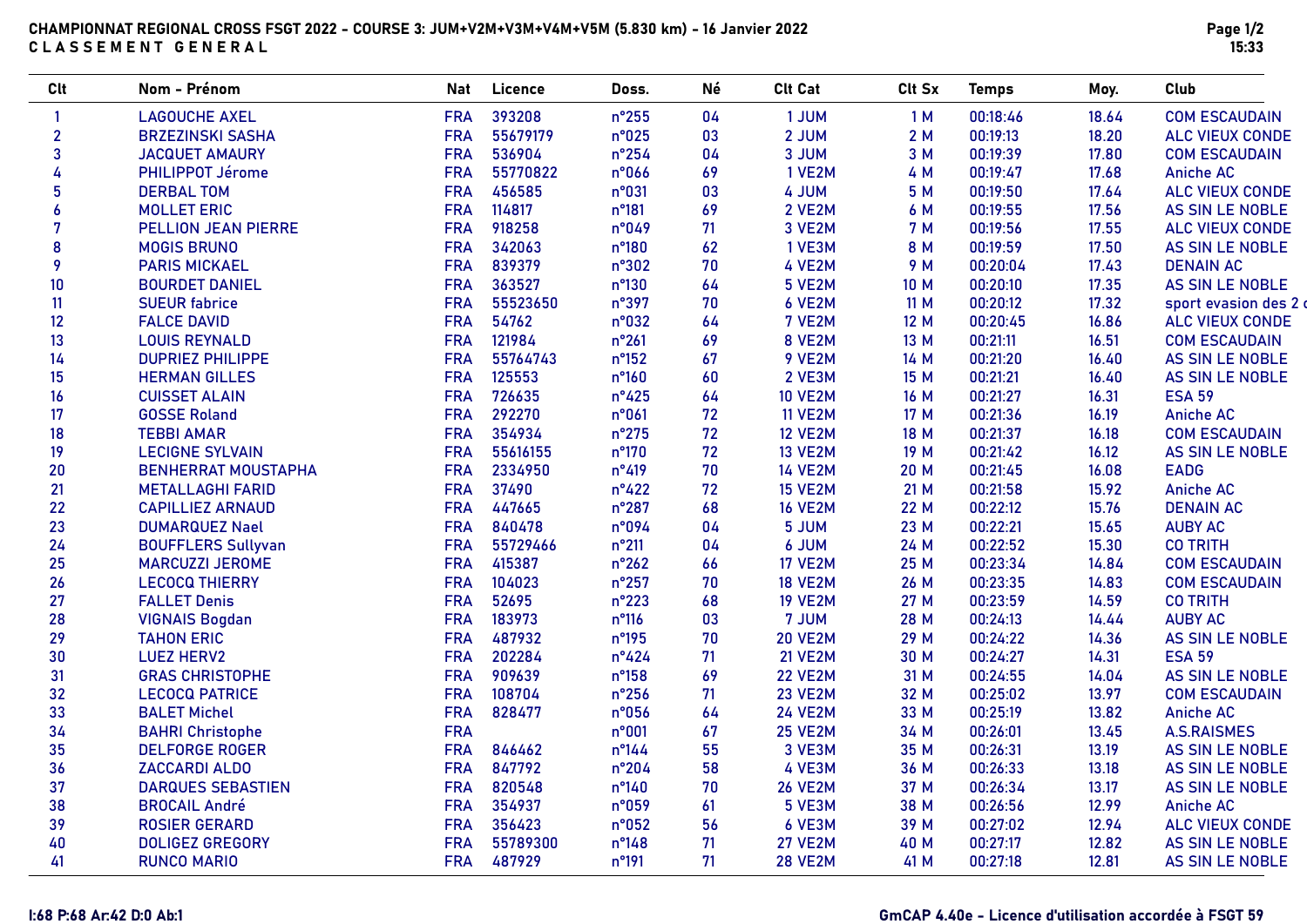# CHAMPIONNAT REGIONAL CROSS FSGT 2022 - COURSE 3: JUM+V2M+V3M+V4M+V5M (5.830 km) - 16 Janvier 2022 CLASSEMENT GENERAL

| <b>Clt</b>       | Nom - Prénom                                | Nat        | Doss.<br>Licence                  | Né       | <b>Clt Cat</b>            | <b>Clt Sx</b> | Temps                | Mov.          | Club                               |
|------------------|---------------------------------------------|------------|-----------------------------------|----------|---------------------------|---------------|----------------------|---------------|------------------------------------|
| 42<br><b>ABD</b> | <b>SGARD André</b><br><b>CHOQUET DIDIER</b> | FRA<br>FRA | 933884<br>n°398<br>$n^{\circ}421$ | 49<br>54 | ` VE4M<br><b>ABD VE3M</b> | 42 M<br>ABD M | 00:31:52<br>00:00:00 | 10.98<br>0.00 | <b>AC SAULTAIN</b><br>Non Licencié |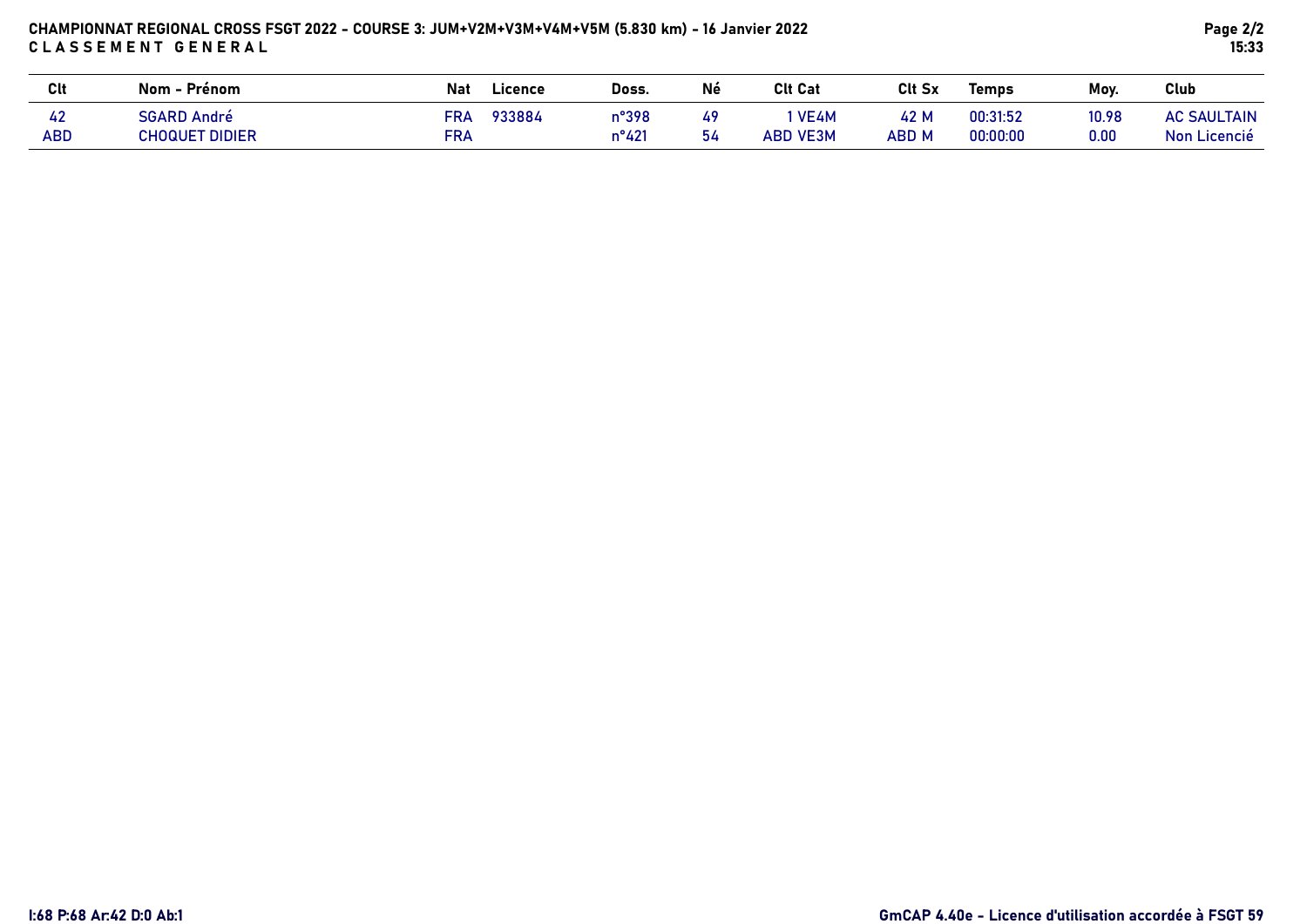| Clt            | Nom - Prénom                       | Nat        | Licence  | Doss.          | Né              | <b>Clt Cat</b> | Clt Sx     | <b>Temps</b> | Moy.  | Club                     |
|----------------|------------------------------------|------------|----------|----------------|-----------------|----------------|------------|--------------|-------|--------------------------|
|                | <b>DEMARCQ SANDRO</b>              | <b>FRA</b> | 55679458 | n°028          | 13              | 1 MOM          | 1 M        | 00:02:48     | 15.00 | <b>ALC VIEUX CONDE</b>   |
| $\overline{2}$ | <b>LEROY GASPARD</b>               | <b>FRA</b> | 55771985 | n°355          | 13              | 2 MOM          | 2M         | 00:02:51     | 14.74 | <b>HERGNIES AC</b>       |
| 3              | <b>ZIDANE KAIS</b>                 | <b>FRA</b> | 882031   | $n^{\circ}279$ | 13              | 3 MOM          | 3 M        | 00:02:52     | 14.65 | <b>COM ESCAUDAIN</b>     |
|                | <b>GASPART Clément</b>             | <b>FRA</b> | 55791113 | n°099          | 13              | 4 MOM          | 4 M        | 00:02:54     | 14.48 | <b>AUBY AC</b>           |
| 5              | YACHOU HIND                        | <b>FRA</b> | 926596   | $n^{\circ}203$ | 13              | 1 MOF          | 1 F        | 00:03:03     | 13.77 | AS SIN LE NOBLE          |
| 6              | <b>MALSAGNE Violette</b>           | <b>FRA</b> | 933751   | n°014          | 13              | 2 MOF          | 2F         | 00:03:04     | 13.70 | <b>A.S.RAISMES</b>       |
| 7              | <b>RINGOT Meliana</b>              | <b>FRA</b> | 913659   | $n^{\circ}112$ | 13              | 3 MOF          | 3F         | 00:03:06     | 13.55 | <b>AUBY AC</b>           |
| 8              | <b>BAROIS Emma</b>                 | <b>FRA</b> | 356003   | n°072          | 13              | 4 MOF          | 4 F        | 00:03:07     | 13.48 | <b>AUBY AC</b>           |
| 9              | <b>CATTELAIN CYLIAN</b>            | <b>FRA</b> | 915897   | n°399          | 13              | <b>5 MOM</b>   | 5 M        | 00:03:11     | 13.19 | <b>ALC VIEUX CONDE</b>   |
| 10             | <b>BEAUCHAMPS ALICIA</b>           | <b>FRA</b> | 897795   | n°019          | 13              | 5 MOF          | 5F         | 00:03:15     | 12.92 | <b>ALC VIEUX CONDE</b>   |
| 11             | <b>MABRIER JADE</b>                | <b>FRA</b> | 923530   | $n^{\circ}174$ | 13              | 6 MOF          | 6 F        | 00:03:18     | 12.73 | <b>AS SIN LE NOBLE</b>   |
| 12             | <b>GUERLAIN Esteban</b>            | <b>FRA</b> | 55749262 | $n^{\circ}104$ | 13              | 6 MOM          | 6 M        | 00:03:19     | 12.66 | <b>AUBY AC</b>           |
| 13             | POGODA Alizé                       | <b>FRA</b> | 55726901 | n°239          | 13              | 7 MOF          | <b>7 F</b> | 00:03:20     | 12.60 | <b>CO TRITH</b>          |
| 14             | <b>MAGRO GIIULIA</b>               | <b>FRA</b> | 896872   | n°041          | 15              | 8 MOF          | 8 F        | 00:03:21     | 12.54 | <b>ALC VIEUX CONDE</b>   |
| 15             | <b>MATHIEU MANON</b>               | <b>FRA</b> | 882152   | $n^{\circ}266$ | 13              | 9 MOF          | 9 F        | 00:03:22     | 12.48 | <b>COM ESCAUDAIN</b>     |
| 16             | <b>BOULANGER ELIA</b>              | <b>FRA</b> | 55786379 | n°022          | 14              | <b>10 MOF</b>  | 10 F       | 00:03:23     | 12.41 | <b>ALC VIEUX CONDE</b>   |
| 17             | <b>LE GAL MARTIN</b>               | <b>FRA</b> | 908916   | $n^{\circ}352$ | 14              | 7 MOM          | 7 M        | 00:03:25     | 12.29 | <b>HERGNIES AC</b>       |
| 18             | <b>BOUSINIERE AARON</b>            | <b>FRA</b> | 917901   | $n^{\circ}246$ | 14              | 8 MOM          | 8 M        | 00:03:27     | 12.17 | <b>COM ESCAUDAIN</b>     |
| 19             | <b>ID AMER IHSSANE</b>             | <b>FRA</b> | 55785961 | n°038          | 14              | <b>11 MOF</b>  | 11 F       | 00:03:35     | 11.72 | <b>ALC VIEUX CONDE</b>   |
| 20             | <b>WICKAERT BAPTISTE</b>           | <b>FRA</b> | 918267   | n°362          | 15              | 9 MOM          | 9 M        | 00:03:36     | 11.72 | <b>HERGNIES AC</b>       |
| 21             | <b>DUQUESNE MARLIERE LOUKA</b>     | <b>FRA</b> | 825298   | $n^{\circ}251$ | 14              | <b>10 MOM</b>  | 10 M       | 00:03:38     | 11.56 | <b>COM ESCAUDAIN</b>     |
| 22             | <b>GILLERON BASTIEN</b>            | <b>FRA</b> | 908914   | $n^{\circ}411$ | 14              | <b>11 MOM</b>  | 11 M       | 00:03:39     | 11.56 | <b>HERGNIES AC</b>       |
| 23             | <b>BRIDAULT AMIRA</b>              | <b>FRA</b> | 933074   | n°335          | 14              | <b>12 MOF</b>  | 12 F       | 00:03:39     | 11.51 | <b>GAYANT ATHLETISMI</b> |
| 24             | <b>CONREUR Amélie</b>              | <b>FRA</b> | 881964   | $n^{\circ}213$ | 14              | <b>13 MOF</b>  | 13 F       | 00:03:40     | 11.51 | <b>CO TRITH</b>          |
| 25             | <b>BAROLAT - MASSOLE ANNA-LYNE</b> | <b>FRA</b> | 923546   | n°123          | 13              | <b>14 MOF</b>  | 14F        | 00:03:40     | 11.45 | <b>AS SIN LE NOBLE</b>   |
| 26             | <b>LAMBERT Kaïna</b>               | <b>FRA</b> | 921911   | n°011          | 15              | <b>15 MOF</b>  | 15 F       | 00:03:41     | 11.45 | <b>A.S.RAISMES</b>       |
| 27             | <b>HALBOUCH AMBRINE</b>            | <b>FRA</b> | 927071   | n°376          | 13              | <b>16 MOF</b>  | 16 F       | 00:03:42     | 11.35 | <b>OSM BEUVRAGES</b>     |
| 28             | <b>DATH MONNIER THYMEO</b>         | <b>FRA</b> | 908909   | $n^{\circ}409$ | 15              | <b>12 MOM</b>  | 12 M       | 00:03:43     | 11.30 | <b>HERGNIES AC</b>       |
| 29             | <b>MAZINGUE TIMEO</b>              | <b>FRA</b> |          | $n^{\circ}408$ | 15              | <b>13 MOM</b>  | 13 M       | 00:03:44     | 11.25 | <b>COM ESCAUDAIN</b>     |
| 30             | <b>EL GUADARI Safya</b>            | <b>FRA</b> | 841167   | n°097          | 13              | <b>17 MOF</b>  | 17F        | 00:03:46     | 11.15 | <b>AUBY AC</b>           |
| 31             | <b>BIDZINSKI Lana</b>              | <b>FRA</b> | 921961   | n°082          | 13 <sup>°</sup> | <b>18 MOF</b>  | 18 F       | 00:03:47     | 11.10 | <b>AUBY AC</b>           |
| 32             | <b>DOBEUF Ruben</b>                | <b>FRA</b> | 910528   | $n^{\circ}220$ | 15              | <b>14 MOM</b>  | 14 M       | 00:04:17     | 9.81  | <b>CO TRITH</b>          |
| 33             | <b>THORLET ELLIE</b>               | <b>FRA</b> | 2314188  | $n^{\circ}452$ | 15              | <b>15 MOM</b>  | 15 M       | 00:04:24     | 9.55  | <b>AS ANZIN</b>          |
| 34             | <b>MESSAD HAILA</b>                | <b>FRA</b> | 848886   | n°383          | 13              | <b>19 MOF</b>  | 19 F       | 00:04:25     | 9.51  | <b>OSM BEUVRAGES</b>     |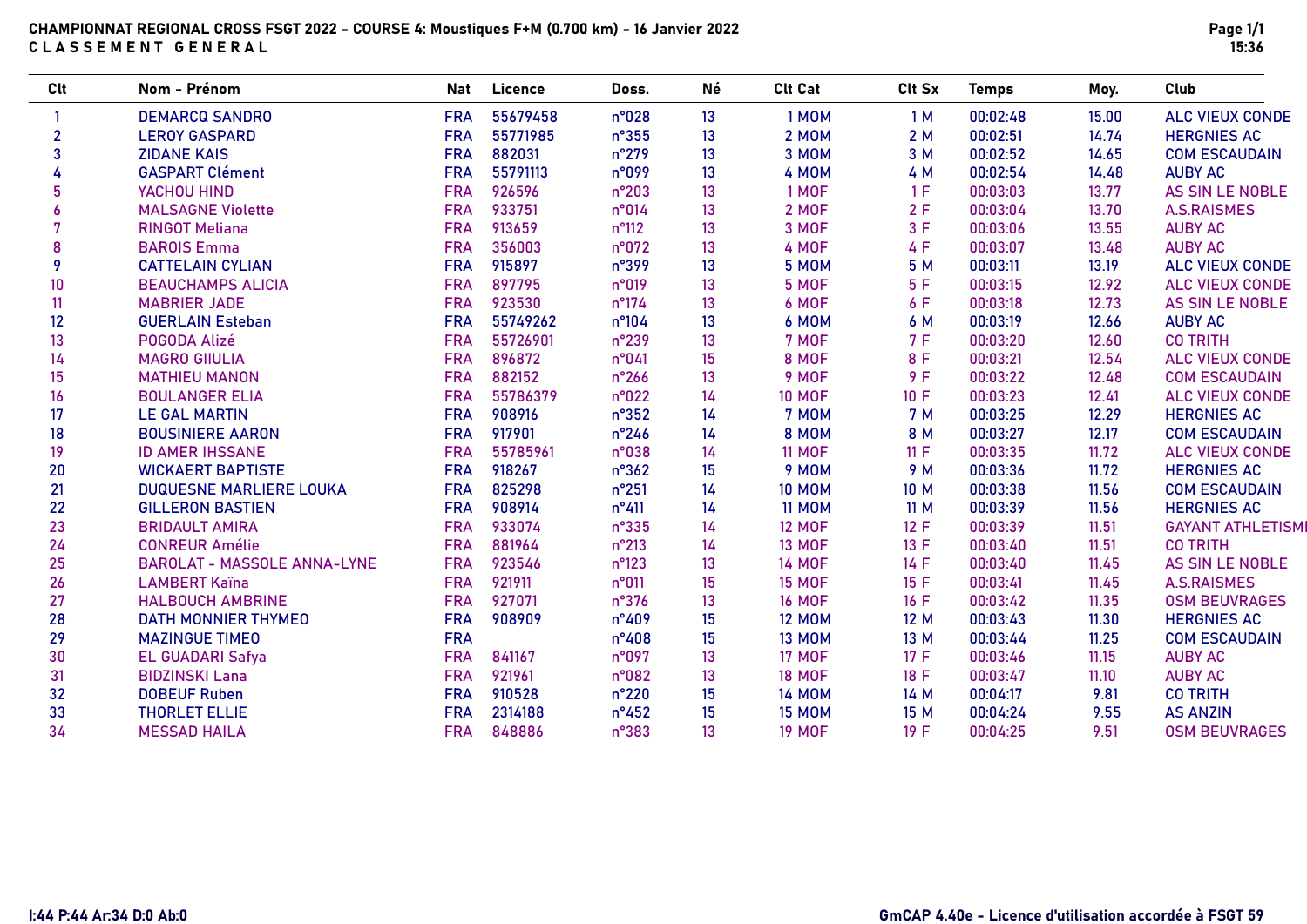# CHAMPIONNAT REGIONAL CROSS FSGT 2022 - COURSE 5: Poussins F+M (1.200 km) - 16 Janvier 2022 CLASSEMENT GENERAL

| <b>Clt</b>   | Nom - Prénom                 | <b>Nat</b> | Licence  | Doss.          | Né | <b>Clt Cat</b> | Clt Sx | <b>Temps</b> | Moy.  | Club                     |
|--------------|------------------------------|------------|----------|----------------|----|----------------|--------|--------------|-------|--------------------------|
| -1           | HADDOUCHE ABDELMAJID         | <b>FRA</b> | 933077   | n°338          | 11 | 1 POM          | 1M     | 00:04:16     | 16.88 | <b>GAYANT ATHLETISMI</b> |
| $\mathbf{2}$ | <b>KHALEF KASSIM</b>         | <b>FRA</b> | 827203   | n°380          | 11 | 2 POM          | 2M     | 00:04:34     | 15.77 | <b>OSM BEUVRAGES</b>     |
| 3            | <b>KHALEF AMBRINE</b>        | <b>FRA</b> | 827214   | n°379          | 12 | 1 POF          | 1F     | 00:04:35     | 15.71 | <b>OSM BEUVRAGES</b>     |
| 4            | <b>ROBERT Bastien</b>        | <b>FRA</b> | 926721   | n°015          | 11 | 3 POM          | 3 M    | 00:04:45     | 15.16 | <b>A.S.RAISMES</b>       |
| 5            | <b>ID AMER MOHAMED-AMINE</b> | <b>FRA</b> | 55748877 | n°039          | 11 | 4 POM          | 4 M    | 00:04:49     | 14.95 | <b>ALC VIEUX CONDE</b>   |
| 6            | <b>BLONAROWICZ Theo</b>      | <b>FRA</b> | 55707481 | n°083          | 12 | 5 POM          | 5 M    | 00:04:55     | 14.64 | <b>AUBY AC</b>           |
| 7            | <b>HUGUET Zachary</b>        | <b>FRA</b> | 926757   | n°010          | 11 | 6 POM          | 6 M    | 00:04:56     | 14.59 | <b>A.S.RAISMES</b>       |
| 8            | <b>GASPART Maxence</b>       | <b>FRA</b> | 55791114 | $n^{\circ}101$ | 11 | 7 POM          | 7 M    | 00:05:05     | 14.16 | <b>AUBY AC</b>           |
| 9            | <b>RINGOT Sharonne</b>       | <b>FRA</b> | 913657   | $n^{\circ}113$ | 11 | 2 POF          | 2F     | 00:05:07     | 14.07 | <b>AUBY AC</b>           |
| 10           | <b>LEROY SIMEON</b>          | <b>FRA</b> | 55771988 | $n^{\circ}356$ | 12 | 8 POM          | 8 M    | 00:05:09     | 13.98 | <b>HERGNIES AC</b>       |
| 11           | <b>DAHEK ADAM</b>            | <b>FRA</b> | 925583   | n°372          | 11 | 9 POM          | 9 M    | 00:05:10     | 13.98 | <b>OSM BEUVRAGES</b>     |
| 12           | <b>FINOT EMMA</b>            | <b>FRA</b> |          | $n^{\circ}404$ | 11 | 3 POF          | 3F     | 00:05:14     | 13.76 | Non Licencié             |
| 13           | <b>ROSZAK NOLAN</b>          | <b>FRA</b> | 55746089 | $n^{\circ}273$ | 12 | <b>10 POM</b>  | 10 M   | 00:05:15     | 13.71 | <b>COM ESCAUDAIN</b>     |
| 14           | <b>BAUDOUX Martin</b>        | <b>FRA</b> | 921907   | n°002          | 11 | <b>11 POM</b>  | 11 M   | 00:05:25     | 13.29 | <b>A.S.RAISMES</b>       |
| 15           | <b>BEGOT SARAH</b>           | <b>FRA</b> | 926630   | $n^{\circ}124$ | 11 | 4 POF          | 4 F    | 00:05:26     | 13.25 | AS SIN LE NOBLE          |
| 16           | <b>LE GAL VALENTIN</b>       | <b>FRA</b> | 55771983 | n°353          | 12 | <b>12 POM</b>  | 12 M   | 00:05:30     | 13.09 | <b>HERGNIES AC</b>       |
| 17           | <b>THORLET CLEO</b>          | <b>FRA</b> | 2129132  | $n^{\circ}423$ | 11 | 5 POF          | 5F     | 00:05:31     | 13.05 | <b>AS ANZIN</b>          |
| 18           | <b>DUFOUR Jannelle</b>       | <b>FRA</b> | 55782223 | n°092          | 11 | 6 POF          | 6 F    | 00:05:32     | 13.01 | <b>AUBY AC</b>           |
| 19           | <b>VERHOEYE VALENTIN</b>     | <b>FRA</b> | 869515   | $n^{\circ}200$ | 11 | <b>13 POM</b>  | 13 M   | 00:05:33     | 13.01 | AS SIN LE NOBLE          |
| 20           | <b>STHOREZ Anthony</b>       | <b>FRA</b> | 921935   | n°017          | 11 | <b>14 POM</b>  | 14 M   | 00:05:33     | 12.97 | <b>A.S.RAISMES</b>       |
| 21           | <b>BELAICHE Siham</b>        | <b>FRA</b> | 55707478 | n°077          | 11 | 7 POF          | 7 F    | 00:05:36     | 12.86 | <b>AUBY AC</b>           |
| 22           | <b>MILICE Lyna</b>           | <b>FRA</b> | 830106   | n°233          | 12 | <b>8 POF</b>   | 8 F    | 00:05:41     | 12.67 | <b>CO TRITH</b>          |
| 23           | <b>MAZINGUE INES</b>         | <b>FRA</b> | 877154   | $n^{\circ}407$ | 12 | <b>9 POF</b>   | 9F     | 00:05:42     | 12.67 | <b>COM ESCAUDAIN</b>     |
| 24           | <b>VASSEUR YLAN</b>          | <b>FRA</b> | 55754821 | $n^{\circ}277$ | 11 | <b>15 POM</b>  | 15 M   | 00:05:42     | 12.67 | <b>COM ESCAUDAIN</b>     |
| 25           | <b>DUMARQUEZ Myriam</b>      | <b>FRA</b> | 933454   | n°093          | 12 | <b>10 POF</b>  | 10 F   | 00:05:44     | 12.56 | <b>AUBY AC</b>           |
| 26           | <b>POTIEZ MARION</b>         | <b>FRA</b> | 872399   | $n^{\circ}269$ | 12 | <b>11 POF</b>  | 11 F   | 00:05:47     | 12.45 | <b>COM ESCAUDAIN</b>     |
| 27           | <b>WESTEEL ANAIS</b>         | <b>FRA</b> | 909653   | n°202          | 11 | <b>12 POF</b>  | 12 F   | 00:05:48     | 12.45 | AS SIN LE NOBLE          |
| 28           | <b>DEBIEVE Thibault</b>      | <b>FRA</b> | 921910   | n°005          | 11 | <b>16 POM</b>  | 16 M   | 00:05:52     | 12.27 | <b>A.S.RAISMES</b>       |
| 29           | <b>DESPRET Timéo</b>         | <b>FRA</b> | 903016   | $n^{\circ}217$ | 11 | <b>17 POM</b>  | 17 M   | 00:05:53     | 12.24 | <b>CO TRITH</b>          |
| 30           | <b>TEBBI MILA</b>            | <b>FRA</b> | 881291   | $n^{\circ}276$ | 12 | <b>13 POF</b>  | 13 F   | 00:05:58     | 12.07 | <b>COM ESCAUDAIN</b>     |
| 31           | <b>MESSAD AMJAD</b>          | <b>FRA</b> | 848885   | n°381          | 11 | <b>18 POM</b>  | 18 M   | 00:06:03     | 11.90 | <b>OSM BEUVRAGES</b>     |
| 32           | <b>LEROY-SOL Louna</b>       | <b>FRA</b> | 848397   | n°107          | 11 | <b>14 POF</b>  | 14 F   | 00:06:05     | 11.84 | <b>AUBY AC</b>           |
| 33           | <b>BENSERADJ HIBA</b>        | <b>FRA</b> | 927074   | n°369          | 11 | <b>15 POF</b>  | 15 F   | 00:06:09     | 11.71 | <b>OSM BEUVRAGES</b>     |
| 34           | <b>DEMARCQ ELYA</b>          | <b>FRA</b> | 55594163 | n°027          | 11 | <b>16 POF</b>  | 16 F   | 00:06:12     | 11.61 | <b>ALC VIEUX CONDE</b>   |
| 35           | <b>LE MAIGNENT Louise</b>    | <b>FRA</b> | 55782409 | $n^{\circ}229$ | 12 | <b>17 POF</b>  | 17 F   | 00:06:14     | 11.55 | <b>CO TRITH</b>          |
| 36           | <b>DARQUES ROBIN</b>         | <b>FRA</b> | 820551   | n°139          | 11 | <b>19 POM</b>  | 19 M   | 00:06:17     | 11.46 | <b>AS SIN LE NOBLE</b>   |
| 37           | <b>HUREZ NOAM</b>            | <b>FRA</b> | 899040   | $n^{\circ}253$ | 11 | <b>20 POM</b>  | 20 M   | 00:06:18     | 11.43 | <b>COM ESCAUDAIN</b>     |
| 38           | <b>DUPONT JAWORSKI NOE</b>   | <b>FRA</b> | 909642   | n°150          | 12 | <b>21 POM</b>  | 21 M   | 00:06:21     | 11.34 | <b>AS SIN LE NOBLE</b>   |
| 39           | <b>CAPRON EMMA</b>           | <b>FRA</b> | 872386   | $n^{\circ}247$ | 11 | <b>18 POF</b>  | 18 F   | 00:06:37     | 10.88 | <b>COM ESCAUDAIN</b>     |
| 40           | <b>AUTIN Adam</b>            | <b>FRA</b> | 55618499 | n°070          | 12 | <b>22 POM</b>  | 22 M   | 00:06:47     | 10.61 | <b>AUBY AC</b>           |
| 41           | <b>CARLIER ZOE</b>           | <b>FRA</b> | 913668   | n°086          | 12 | <b>19 POF</b>  | 19 F   | 00:06:48     | 10.59 | <b>AUBY AC</b>           |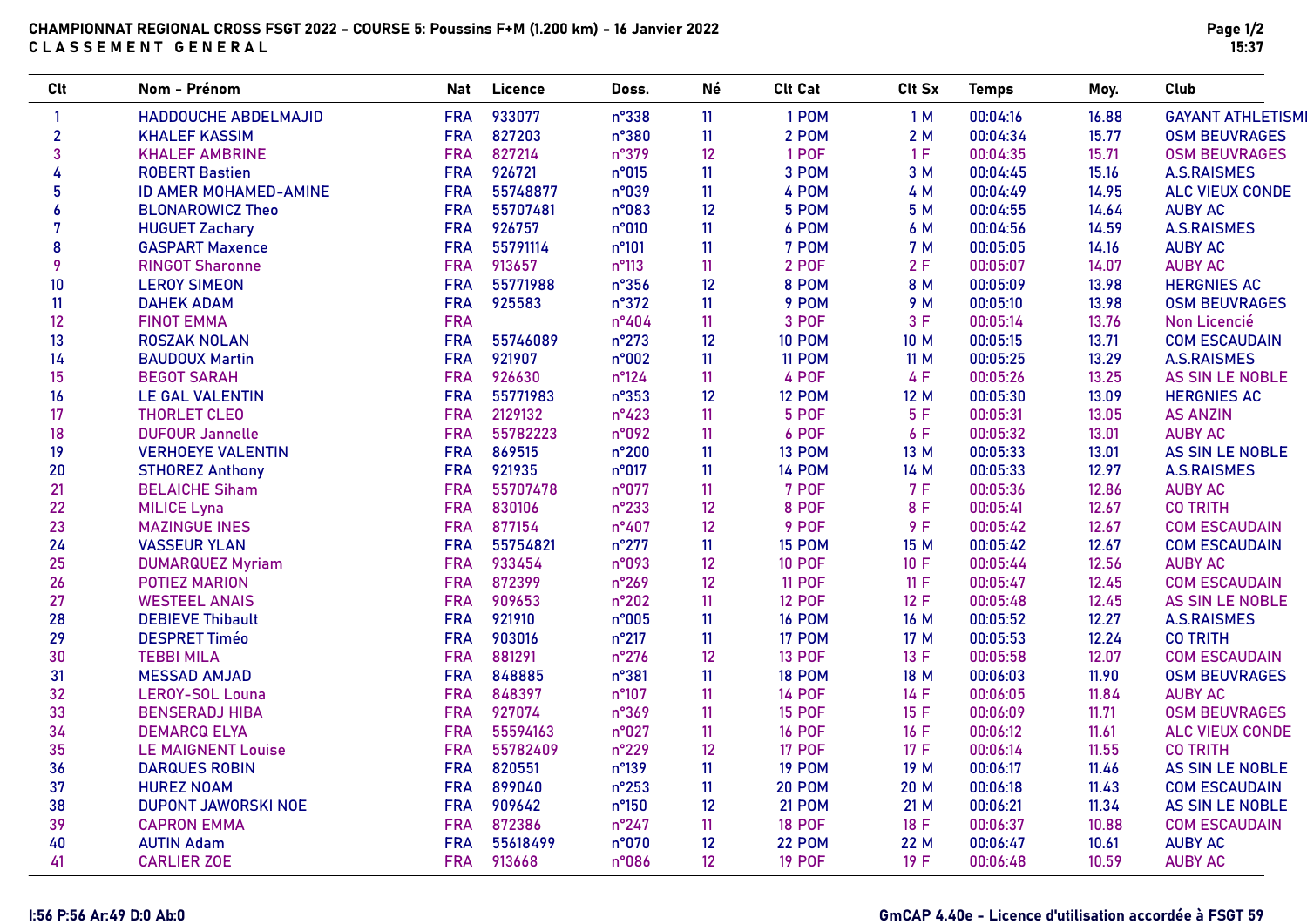# CHAMPIONNAT REGIONAL CROSS FSGT 2022 - COURSE 5: Poussins F+M (1.200 km) - 16 Janvier 2022 CLASSEMENT GENERAL

| Clt | Nom - Prénom                  | Nat | <b>Licence</b> | Doss.           | Né              | <b>Clt Cat</b> | <b>Clt Sx</b> | <b>Temps</b> | Moy.  | Club                 |
|-----|-------------------------------|-----|----------------|-----------------|-----------------|----------------|---------------|--------------|-------|----------------------|
| 42  | <b>CARLIER CHLOE</b>          | FRA | 913666         | $n^{\circ}085$  | 12.             | <b>20 POF</b>  | 20 F          | 00:06:49     | 10.56 | <b>AUBY AC</b>       |
| 43  | <b>DEMAN LECLERC LUCIANNA</b> | FRA | 923534         | $n^{\circ}$ 146 | 12 <sup>2</sup> | <b>21 POF</b>  | 21 F          | 00:06:50     | 10.56 | AS SIN LE NOBLE      |
| 44  | <b>FIRMIN Faustine</b>        | FRA | 5576812        | n°098           | 12.             | <b>22 POF</b>  | 22 F          | 00:06:51     | 10.51 | AUBY AC              |
| 45  | <b>VIGNAIS Gregory</b>        | FRA | 55628529       | $n^{\circ}117$  | 12              | <b>23 POM</b>  | 23 M          | 00:06:52     | 10.49 | <b>AUBY AC</b>       |
| 46  | <b>BENAULT CLEMENCE</b>       | FRA | 932869         | $n^{\circ}406$  | 11              | <b>23 POF</b>  | 23 F          | 00:07:05     | 10.16 | AS SIN LE NOBLE      |
| 47  | <b>OURAZOUK DOUNYA</b>        | FRA | 843471         | $n^{\circ}387$  | 11              | <b>24 POF</b>  | 24 F          | 00:07:35     | 9.49  | <b>OSM BEUVRAGES</b> |
| 48  | <b>BOUDRY GABRIEL</b>         | FRA |                | $n^{\circ}405$  | 11              | <b>24 POM</b>  | 24 M          | 00:07:41     | 9.37  | Non Licencié         |
| 49  | ZIEMBINSKI MONIA              | FRA | 909633         | $n^{\circ}206$  | 11.             | <b>25 POF</b>  | 25 F          | 00:07:50     | 9.19  | AS SIN LE NOBLE      |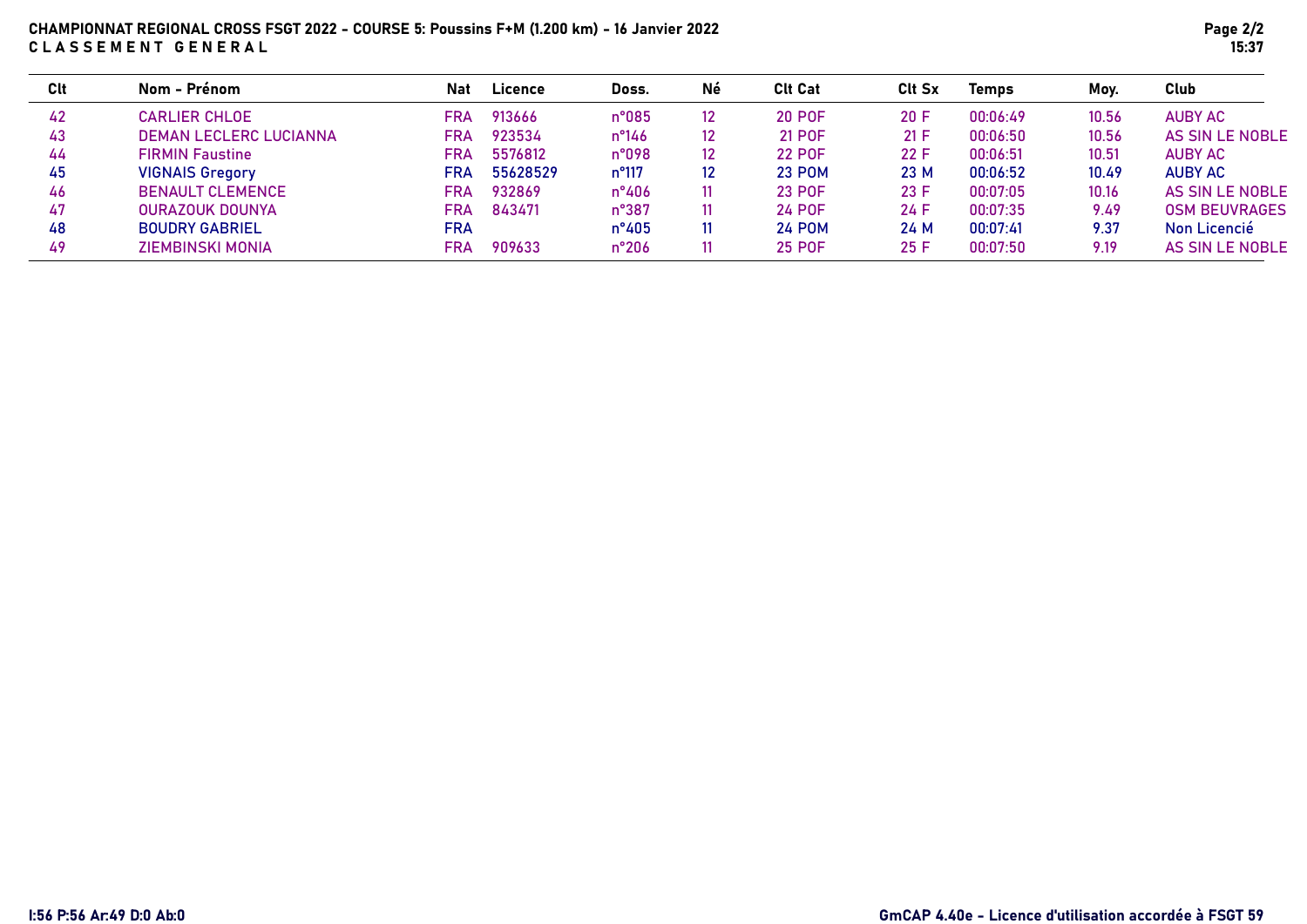# CHAMPIONNAT REGIONAL CROSS FSGT 2022 - COURSE 6: Benjamins F+ M - Minimes F (2.800 km) - 16 Janvier 2022 CLASSEMENT GENERAL

| <b>Clt</b>       | Nom - Prénom                   | Nat        | Licence  | Doss.          | Né              | <b>Clt Cat</b> | Clt Sx | <b>Temps</b> | Moy.  | Club                     |
|------------------|--------------------------------|------------|----------|----------------|-----------------|----------------|--------|--------------|-------|--------------------------|
| $\mathbf{1}$     | <b>ROSZAK MATHEO</b>           | <b>FRA</b> | 55728061 | $n^{\circ}272$ | 09              | 1 BEM          | 1M     | 00:11:02     | 15.23 | <b>COM ESCAUDAIN</b>     |
| $\overline{2}$   | <b>BRIDAULT IBTISSEM</b>       | <b>FRA</b> | 933072   | n°333          | 10              | 1 BEF          | 1F     | 00:11:03     | 15.23 | <b>GAYANT ATHLETISMI</b> |
| 3                | <b>MILLE Elyna</b>             | <b>FRA</b> | 926360   | n°108          | 10 <sup>°</sup> | 2 BEF          | 2F     | 00:11:03     | 15.20 | <b>AUBY AC</b>           |
| 4                | <b>BELKADI Yousra</b>          | <b>FRA</b> | 55745956 | n°081          | 07              | 1 MIF          | 3F     | 00:11:20     | 14.82 | <b>AUBY AC</b>           |
| 5                | <b>BOUKHEBELT Samy</b>         | <b>FRA</b> | 926038   | n°084          | 10              | 2 BEM          | 2M     | 00:11:29     | 14.63 | <b>AUBY AC</b>           |
| $\boldsymbol{6}$ | <b>SAEGERMAN GABRIEL</b>       | <b>FRA</b> | 55692774 | n°360          | 09              | 3 BEM          | 3 M    | 00:11:30     | 14.63 | <b>HERGNIES AC</b>       |
| 7                | <b>FLAMME SOLENA</b>           | <b>FRA</b> | 55531909 | n°037          | 10              | 3 BEF          | 4 F    | 00:11:46     | 14.28 | <b>ALC VIEUX CONDE</b>   |
| 8                | <b>BELKADI Chaima</b>          | <b>FRA</b> | 55745957 | n°079          | 10              | 4 BEF          | 5F     | 00:11:54     | 14.12 | <b>AUBY AC</b>           |
| 9                | <b>HADDOUCHE CHAHINEZ</b>      | <b>FRA</b> | 55772420 | n°339          | 09              | 5 BEF          | 6 F    | 00:12:07     | 13.87 | <b>GAYANT ATHLETISMI</b> |
| 10               | <b>LORRIAUX LOUANE</b>         | <b>FRA</b> | 2010861  | $n^{\circ}416$ | 10 <sup>°</sup> | 6 BEF          | 7F     | 00:12:16     | 13.70 | <b>LEVAL AULNOY</b>      |
| 11               | <b>LATREILLE LENY</b>          | <b>FRA</b> | 887857   | n°167          | 09              | 4 BEM          | 4 M    | 00:12:20     | 13.62 | AS SIN LE NOBLE          |
| 12               | <b>LE MAIGNENT Charles</b>     | <b>FRA</b> | 55626399 | n°228          | 09              | 5 BEM          | 5 M    | 00:12:21     | 13.60 | <b>CO TRITH</b>          |
| 13               | <b>BELAICHE NIHAD</b>          | <b>FRA</b> | 55587832 | n°075          | 08              | 2 MIF          | 8 F    | 00:12:24     | 13.55 | <b>AUBY AC</b>           |
| 14               | <b>VANUXEEM TIM</b>            | <b>FRA</b> | 933984   | $n^{\circ}433$ | 09              | 6 BEM          | 6 M    | 00:12:27     | 13.49 | <b>AS SIN LE NOBLE</b>   |
| 15               | <b>CHENITI Said</b>            | <b>FRA</b> | 55533789 | n°087          | 09              | 7 BEM          | 7 M    | 00:12:35     | 13.35 | <b>AUBY AC</b>           |
| 16               | <b>BRZEZINSKI ROMAN</b>        | <b>FRA</b> | 55735128 | n°024          | 09              | 8 BEM          | 8 M    | 00:12:36     | 13.35 | <b>ALC VIEUX CONDE</b>   |
| 17               | <b>LOIRE JULES</b>             | <b>FRA</b> | 55772845 | $n^{\circ}172$ | 09              | 9 BEM          | 9 M    | 00:12:39     | 13.28 | <b>AS SIN LE NOBLE</b>   |
| 18               | <b>KADRI Naeva</b>             | <b>FRA</b> | 55699926 | $n^{\circ}105$ | 07              | 3 MIF          | 9F     | 00:12:48     | 13.12 | <b>AUBY AC</b>           |
| 19               | <b>BLANCHART VALENTINE</b>     | <b>FRA</b> | 55585355 | n°342          | 08              | 4 MIF          | 10 F   | 00:12:52     | 13.06 | <b>HERGNIES AC</b>       |
| 20               | <b>JACOBS ADAM</b>             | <b>FRA</b> | 55746028 | $n^{\circ}162$ | 09              | <b>10 BEM</b>  | 10 M   | 00:12:56     | 12.99 | AS SIN LE NOBLE          |
| 21               | <b>GUERVAIN SHYNE</b>          | <b>FRA</b> | 899047   | $n^{\circ}252$ | 08              | 5 MIF          | 11 F   | 00:12:58     | 12.96 | <b>COM ESCAUDAIN</b>     |
| 22               | <b>CRUCQ - DUBOIS ADRIAN</b>   | <b>FRA</b> | 847606   | n°345          | 10              | 11 BEM         | 11 M   | 00:13:15     | 12.68 | <b>HERGNIES AC</b>       |
| 23               | <b>DUBOIS Selma</b>            | <b>FRA</b> | 55745955 | n°091          | 10              | 7 BEF          | 12 F   | 00:13:19     | 12.62 | <b>AUBY AC</b>           |
| 24               | <b>MATHIEU CHLOE</b>           | <b>FRA</b> | 55757791 | $n^{\circ}264$ | 08              | 6 MIF          | 13 F   | 00:13:20     | 12.60 | <b>COM ESCAUDAIN</b>     |
| 25               | <b>ZIDANE LOULIA</b>           | <b>FRA</b> | 882032   | n°280          | 08              | 7 MIF          | 14 F   | 00:13:21     | 12.58 | <b>COM ESCAUDAIN</b>     |
| 26               | <b>EL GUADARI Aymen</b>        | <b>FRA</b> | 841168   | n°096          | 10 <sup>°</sup> | <b>12 BEM</b>  | 12 M   | 00:13:34     | 12.38 | <b>AUBY AC</b>           |
| 27               | <b>ARGENTINO Esteban</b>       | <b>FRA</b> | 933445   | n°068          | 09              | <b>13 BEM</b>  | 13 M   | 00:13:35     | 12.37 | <b>AUBY AC</b>           |
| 28               | <b>VANDWALLE Raphaël</b>       | <b>FRA</b> | 921909   | n°018          | 10              | <b>14 BEM</b>  | 14 M   | 00:13:41     | 12.28 | <b>A.S.RAISMES</b>       |
| 29               | <b>OUTTIER Noa</b>             | <b>FRA</b> | 55685789 | n°237          | 09              | <b>15 BEM</b>  | 15 M   | 00:13:59     | 12.01 | <b>CO TRITH</b>          |
| 30               | KOLODZIEJCZAK Axel             | <b>FRA</b> | 55777645 | $n^{\circ}224$ | 10 <sup>°</sup> | <b>16 BEM</b>  | 16 M   | 00:14:01     | 11.99 | <b>CO TRITH</b>          |
| 31               | <b>CANIVET LEO</b>             | <b>FRA</b> | 848796   | n°132          | 09              | <b>17 BEM</b>  | 17 M   | 00:14:19     | 11.73 | <b>AS SIN LE NOBLE</b>   |
| 32               | <b>VUYLSTEKE LEANNE</b>        | <b>FRA</b> | 55756114 | n°278          | 07              | 8 MIF          | 15 F   | 00:14:29     | 11.60 | <b>COM ESCAUDAIN</b>     |
| 33               | <b>BEAUCHAMPS LOUANE</b>       | <b>FRA</b> | 897793   | n°021          | 10              | 8 BEF          | 16F    | 00:14:35     | 11.52 | <b>ALC VIEUX CONDE</b>   |
| 34               | <b>BIGAILLON Mathis</b>        | <b>FRA</b> | 55780109 | n°209          | 10 <sup>°</sup> | <b>18 BEM</b>  | 18 M   | 00:14:36     | 11.51 | <b>CO TRITH</b>          |
| 35               | <b>MALSAGNE Capucine</b>       | <b>FRA</b> | 926788   | n°013          | 10              | 9 BEF          | 17 F   | 00:14:39     | 11.47 | <b>A.S.RAISMES</b>       |
| 36               | <b>DUQUESNE MARLIERE ELYA</b>  | <b>FRA</b> | 825300   | n°250          | 10 <sup>°</sup> | <b>10 BEF</b>  | 18 F   | 00:14:40     | 11.45 | <b>COM ESCAUDAIN</b>     |
| 37               | <b>PERU AMBRE</b>              | <b>FRA</b> | 55619960 | n°268          | 09              | <b>11 BEF</b>  | 19 F   | 00:14:59     | 11.21 | <b>COM ESCAUDAIN</b>     |
| 38               | <b>BOURHAZAL ROMAISSA</b>      | <b>FRA</b> | 827200   | n°370          | 10              | <b>12 BEF</b>  | 20 F   | 00:15:31     | 10.83 | <b>OSM BEUVRAGES</b>     |
| 39               | <b>DUQUESNE MARLIERE ELINE</b> | <b>FRA</b> | 901733   | n°249          | 07              | 9 MIF          | 21 F   | 00:15:44     | 10.68 | <b>COM ESCAUDAIN</b>     |
| 40               | <b>SAINT POL EMMA</b>          | <b>FRA</b> | 909668   | $n^{\circ}192$ | 08              | <b>10 MIF</b>  | 22 F   | 00:16:11     | 10.38 | <b>AS SIN LE NOBLE</b>   |
| 41               | <b>OUEHABI AYOUB</b>           | <b>FRA</b> | 925589   | n°386          | 09              | <b>19 BEM</b>  | 19 M   | 00:16:25     | 10.23 | <b>OSM BEUVRAGES</b>     |

# I:67 P:67 Ar:52 D:0 Ab:1 GmCAP 4.40e - Licence d'utilisation accordée à FSGT 59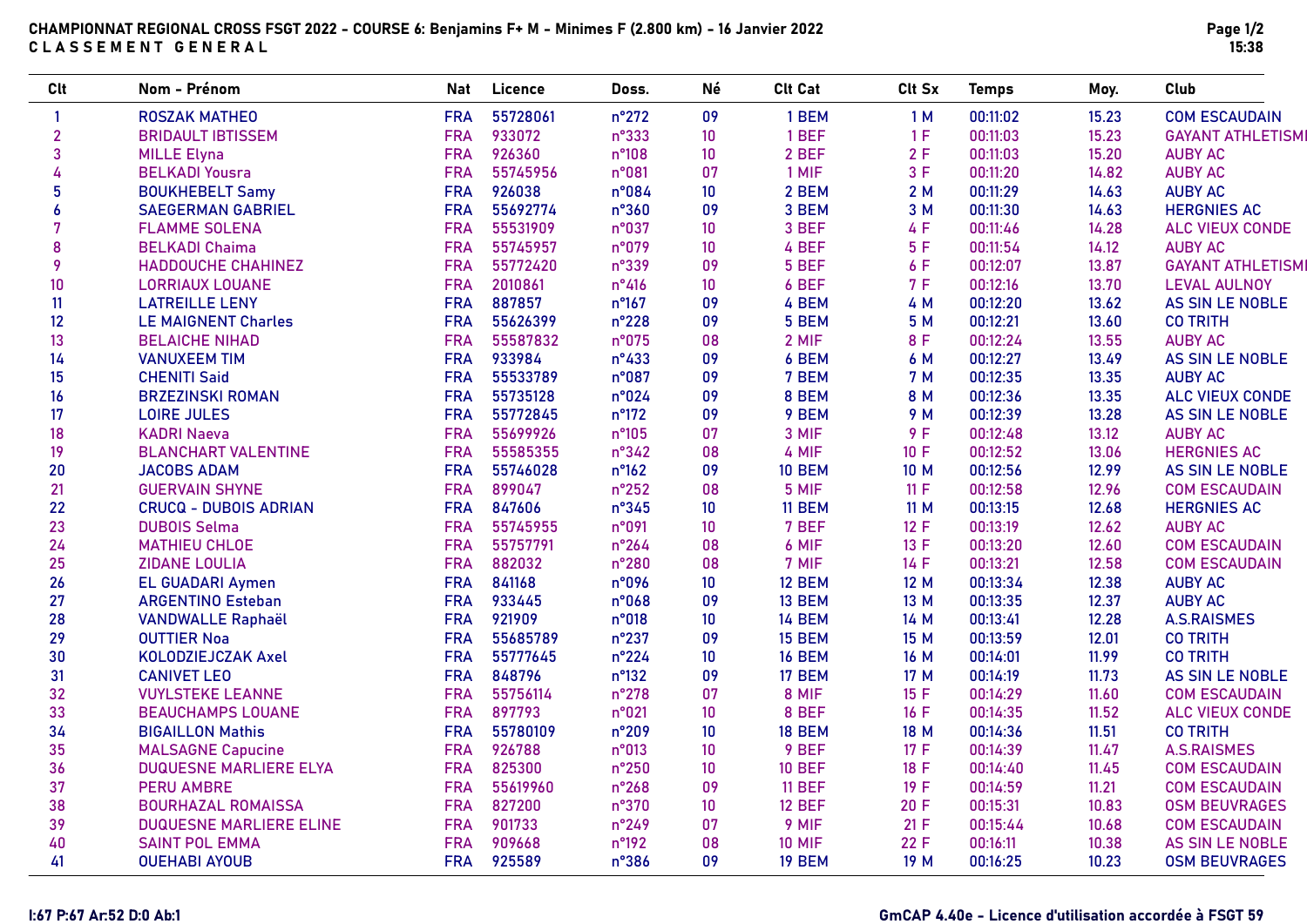# CHAMPIONNAT REGIONAL CROSS FSGT 2022 - COURSE 6: Benjamins F+ M - Minimes F (2.800 km) - 16 Janvier 2022 CLASSEMENT GENERAL

| Clt        | Nom - Prénom             | <b>Nat</b> | <b>Licence</b> | Doss.           | Né              | <b>Clt Cat</b> | <b>Clt Sx</b> | <b>Temps</b> | Moy.  | Club                   |
|------------|--------------------------|------------|----------------|-----------------|-----------------|----------------|---------------|--------------|-------|------------------------|
| 42         | <b>DOBEUF Celia</b>      | <b>FRA</b> | 910530         | $n^{\circ}219$  | 08              | <b>11 MIF</b>  | 23 F          | 00:16:30     | 10.18 | <b>CO TRITH</b>        |
| 43         | <b>ZIYAD IBTISSAME</b>   | <b>FRA</b> | 55638979       | $n^{\circ}395$  | 10              | <b>13 BEF</b>  | 24 F          | 00:16:31     | 10.17 | <b>OSM BEUVRAGES</b>   |
| 44         | <b>KAHOUI SELIM</b>      | <b>FRA</b> |                | $n^{\circ}163$  | 10              | <b>20 BEM</b>  | 20 M          | 00:16:37     | 10.11 | AS SIN LE NOBLE        |
| 45         | <b>CARLIER LILOU</b>     | <b>FRA</b> | 55785236       | $n^{\circ}071$  | 09              | <b>14 BEF</b>  | 25 F          | 00:16:41     | 10.07 | <b>AUBY AC</b>         |
| 46         | <b>AMAR-YOUCEF NAILA</b> | <b>FRA</b> | 55594093       | $n^{\circ}364$  | 09              | <b>15 BEF</b>  | 26 F          | 00:17:01     | 9.87  | <b>OSM BEUVRAGES</b>   |
| 47         | <b>ALLUIN CELYA</b>      | <b>FRA</b> |                | $n^{\circ}430$  | 10              | <b>16 BEF</b>  | 27 F          | 00:17:02     | 9.86  | Non Licencié           |
| 48         | <b>TOUCHARD CELIA</b>    | <b>FRA</b> | 925961         | $n^{\circ}$ 196 | 08              | <b>12 MIF</b>  | 28 F          | 00:17:09     | 9.80  | AS SIN LE NOBLE        |
| 49         | <b>MABRIER CELIA</b>     | <b>FRA</b> | 923529         | $n^{\circ}173$  | 10              | <b>17 BEF</b>  | 29 F          | 00:17:36     | 9.55  | AS SIN LE NOBLE        |
| 50         | <b>ZIANE HAKYMA</b>      | <b>FRA</b> | 926608         | $n^{\circ}205$  | 10 <sup>°</sup> | <b>18 BEF</b>  | 30 F          | 00:17:50     | 9.42  | AS SIN LE NOBLE        |
| 51         | <b>DJOUAB SOUMEYA</b>    | <b>FRA</b> | 933987         | $n^{\circ}434$  | 09              | <b>19 BEF</b>  | 31 F          | 00:18:02     | 9.32  | <b>AS SIN LE NOBLE</b> |
| 52         | <b>POGODA Mathis</b>     | <b>FRA</b> | 55672635       | $n^{\circ}240$  | 09              | <b>21 BEM</b>  | 21 M          | 00:19:29     | 8.62  | <b>CO TRITH</b>        |
| <b>ABD</b> | <b>HALBOUCH RAYAN</b>    | FRA        | 927072         | n°377           | 09              | <b>ABD BEM</b> | <b>ABD M</b>  | 00:00:00     | 0.00  | <b>OSM BEUVRAGES</b>   |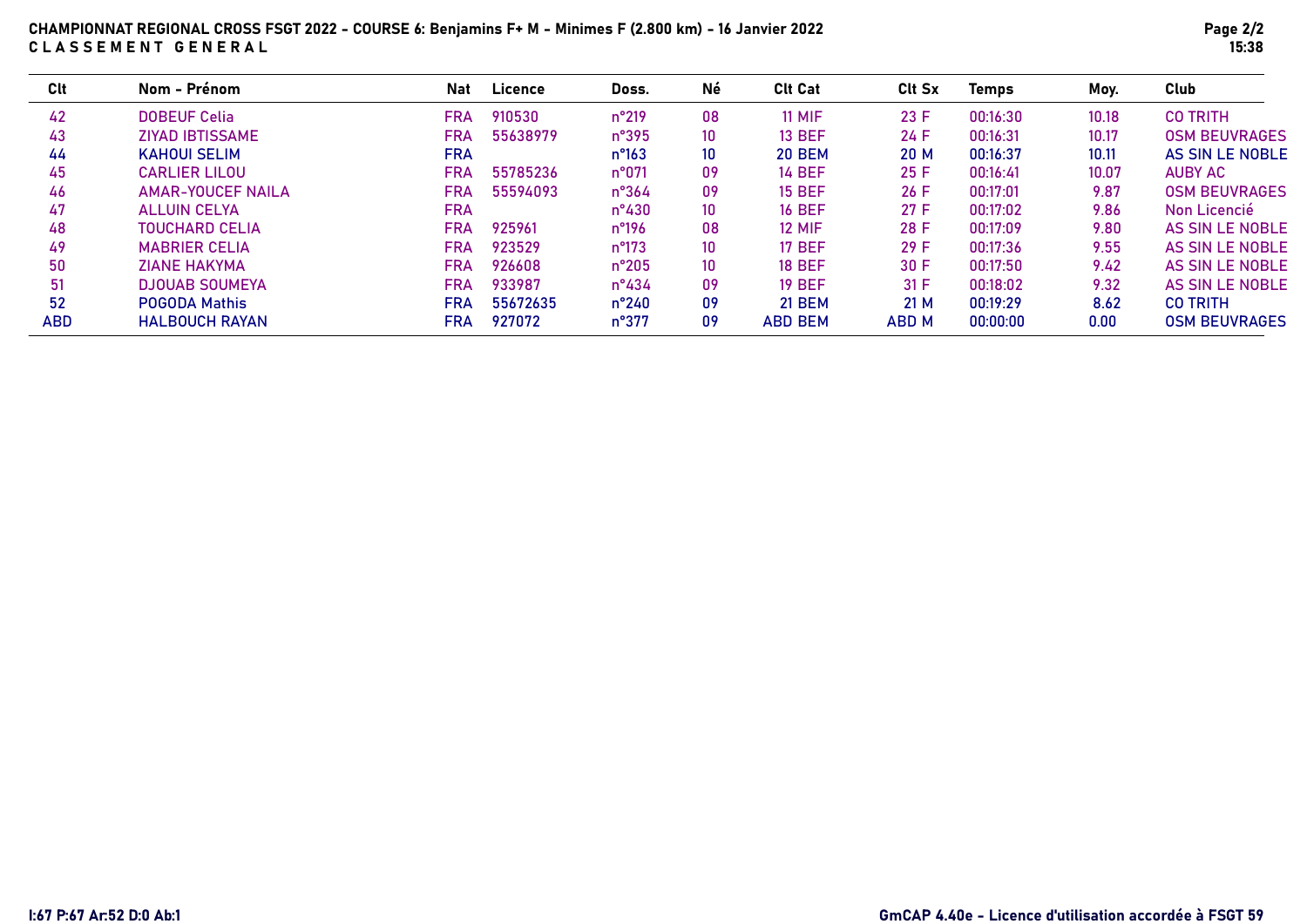### CHAMPIONNAT REGIONAL CROSS FSGT 2022 - COURSE 7: Minimes M + Cadettes (3.280 km) - 16 Janvier 2022 CLASSEMENT GENERAL

| Clt | Nom - Prénom                     | Nat        | Licence  | Doss.          | Né | <b>Clt Cat</b> | Clt Sx | <b>Temps</b> | Moy.  | Club                     |
|-----|----------------------------------|------------|----------|----------------|----|----------------|--------|--------------|-------|--------------------------|
|     | <b>MAHI YANIS</b>                | <b>FRA</b> | 933078   | $n^{\circ}340$ | 07 | 1 MIM          | 1 M    | 00:12:08     | 16.22 | <b>GAYANT ATHLETISMI</b> |
| 2   | <b>FLAMME MATHEO</b>             | <b>FRA</b> | 55531907 | n°036          | 07 | 2 MIM          | 2M     | 00:12:37     | 15.60 | <b>ALC VIEUX CONDE</b>   |
| 3   | <b>MOULDI SAHEL</b>              | <b>FRA</b> | 848793   | n°183          | 08 | 3 MIM          | 3 M    | 00:12:48     | 15.37 | AS SIN LE NOBLE          |
|     | <b>DUMARQUEZ Rayan</b>           | <b>FRA</b> | 840477   | n°095          | 07 | 4 MIM          | 4 M    | 00:12:50     | 15.34 | <b>AUBY AC</b>           |
|     | <b>VIGNAIS Alexian</b>           | <b>FRA</b> | 325006   | $n^{\circ}115$ | 07 | 5 MIM          | 5 M    | 00:13:04     | 15.06 | <b>AUBY AC</b>           |
|     | <b>OUTTIER Ambre</b>             | <b>FRA</b> | 55627219 | $n^{\circ}235$ | 06 | 1 CAF          | 1 F    | 00:13:07     | 15.00 | <b>CO TRITH</b>          |
|     | <b>GORA Loan</b>                 | <b>FRA</b> | 476133   | $n^{\circ}102$ | 07 | 6 MIM          | 6 M    | 00:13:23     | 14.70 | <b>AUBY AC</b>           |
| 8   | <b>AMAR-YOUCEF SAJID</b>         | <b>FRA</b> | 55594092 | $n^{\circ}365$ | 08 | 7 MIM          | 7 M    | 00:13:42     | 14.36 | <b>OSM BEUVRAGES</b>     |
|     | <b>IZGAGHAN YOUNES</b>           | <b>FRA</b> | 926604   | $n^{\circ}161$ | 08 | 8 MIM          | 8 M    | 00:13:58     | 14.09 | <b>AS SIN LE NOBLE</b>   |
| 10  | <b>BAJEUX LUKA</b>               | <b>FRA</b> | 885339   | n°121          | 07 | 9 MIM          | 9 M    | 00:13:59     | 14.07 | AS SIN LE NOBLE          |
| 11  | <b>RIDOUX Zoe</b>                | <b>FRA</b> | 55657003 | $n^{\circ}111$ | 05 | 2 CAF          | 2F     | 00:14:23     | 13.68 | <b>AUBY AC</b>           |
| 12  | <b>DUBOIS Nedim</b>              | <b>FRA</b> | 55745967 | n°090          | 07 | <b>10 MIM</b>  | 10 M   | 00:14:46     | 13.33 | <b>AUBY AC</b>           |
| 13  | <b>PHILIPPOT Camille</b>         | <b>FRA</b> | 55770822 | n°065          | 05 | 3 CAF          | 3F     | 00:14:50     | 13.27 | <b>Aniche AC</b>         |
| 14  | <b>BOUFFLERS Donovan</b>         | <b>FRA</b> | 813945   | $n^{\circ}210$ | 07 | <b>11 MIM</b>  | 11 M   | 00:15:34     | 12.64 | <b>CO TRITH</b>          |
| 15  | <b>VANDENEECKHOUTTE Baptiste</b> | <b>FRA</b> | 55735760 | $n^{\circ}244$ | 07 | <b>12 MIM</b>  | 12 M   | 00:15:40     | 12.56 | <b>CO TRITH</b>          |
| 16  | <b>COPY CYRIELLE</b>             | <b>FRA</b> | 1483101  | $n^{\circ}427$ | 05 | 4 CAF          | 4 F    | 00:15:46     | 12.48 | <b>ESA 59</b>            |
| 17  | <b>DAUCHY VALENTIN</b>           | <b>FRA</b> | 846466   | $n^{\circ}141$ | 08 | 13 MIM         | 13 M   | 00:15:58     | 12.33 | <b>AS SIN LE NOBLE</b>   |
| 18  | <b>ALLARD MATHYS</b>             | <b>FRA</b> | 909651   | $n^{\circ}120$ | 08 | <b>14 MIM</b>  | 14 M   | 00:16:10     | 12.17 | AS SIN LE NOBLE          |
| 19  | <b>MATHIEU ANAIS</b>             | <b>FRA</b> | 55757792 | $n^{\circ}263$ | 06 | 5 CAF          | 5 F    | 00:16:23     | 12.01 | <b>COM ESCAUDAIN</b>     |
| 20  | <b>TOURSEL-BOUEZ ALICE</b>       | <b>FRA</b> | 55754991 | $n^{\circ}197$ | 06 | 6 CAF          | 6 F    | 00:16:26     | 11.98 | AS SIN LE NOBLE          |
| 21  | <b>MERCIER NOEMIE</b>            | <b>FRA</b> | 55740156 | $n^{\circ}267$ | 05 | 7 CAF          | 7 F    | 00:16:35     | 11.87 | <b>COM ESCAUDAIN</b>     |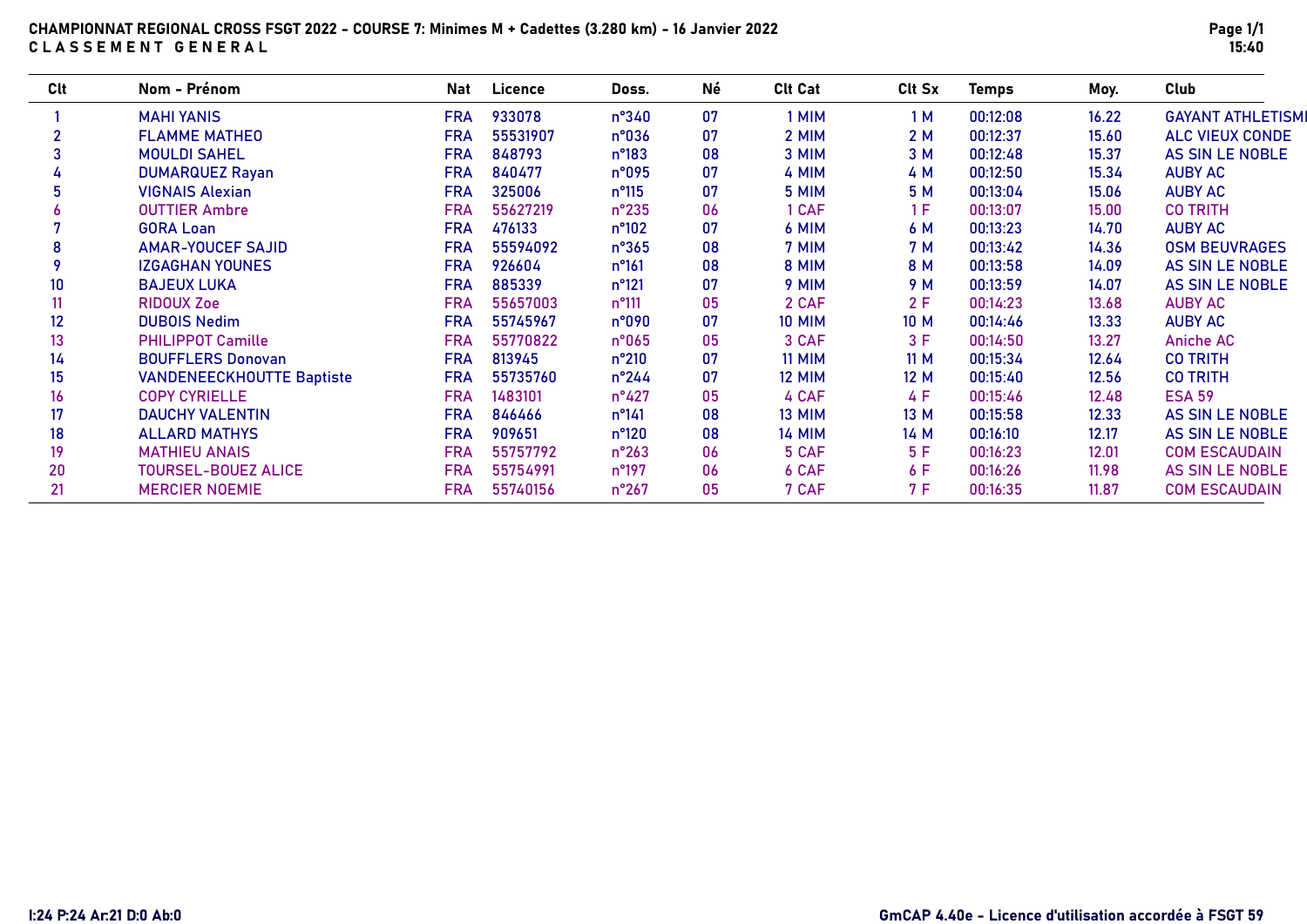| CHAMPIONNAT REGIONAL CROSS FSGT 2022 - COURSE 8: Cadets+ JuniorsF+ Seniors 1/2F + Veterans1/2/3/4/5 f F (4.980 km) - 16 Janvier 2022 |  |
|--------------------------------------------------------------------------------------------------------------------------------------|--|
| CLASSEMENT GENERAL                                                                                                                   |  |

Page 1/2 15:41

| Clt            | Nom - Prénom                    | Nat        | Licence  | Doss.          | Né | <b>Clt Cat</b> | Clt Sx     | <b>Temps</b> | Moy.  | Club                     |
|----------------|---------------------------------|------------|----------|----------------|----|----------------|------------|--------------|-------|--------------------------|
| $\mathbf{1}$   | <b>BELKADI Walid</b>            | <b>FRA</b> | 544347   | n°080          | 05 | 1 CAM          | 1M         | 00:17:05     | 17.49 | <b>AUBY AC</b>           |
| $\overline{2}$ | <b>BERTRAND LUIS</b>            | <b>FRA</b> | 840663   | n°129          | 06 | 2 CAM          | 2M         | 00:18:02     | 16.57 | AS SIN LE NOBLE          |
| 3              | <b>MILLE ANNE SOPHIE</b>        | <b>FRA</b> | 979038   | $n^{\circ}428$ | 78 | 1 VE1F         | 1F         | 00:18:50     | 15.87 | <b>AS ANZIN</b>          |
| 4              | <b>FONTENEAU Elisa</b>          | <b>FRA</b> | 933753   | n°009          | 98 | 1 SE1F         | 2F         | 00:19:08     | 15.62 | <b>A.S.RAISMES</b>       |
| 5              | <b>MARLIER PAUL</b>             | <b>FRA</b> | 918660   | n°178          | 06 | 3 CAM          | 3 M        | 00:19:37     | 15.23 | AS SIN LE NOBLE          |
| $\overline{6}$ | <b>COUILLET Laurie</b>          | <b>FRA</b> | 55570827 | n°088          | 82 | 2 VE1F         | 3F         | 00:19:59     | 14.95 | <b>AUBY AC</b>           |
| $\overline{7}$ | <b>COPY FRANCINE</b>            | <b>FRA</b> |          | $n^{\circ}426$ | 72 | 1 VE2F         | 4 F        | 00:20:11     | 14.80 | <b>ESA 59</b>            |
| 8              | <b>SANTENS Laureline</b>        | <b>FRA</b> | 845548   | n°324          | 90 | 1 SE2F         | 5F         | 00:20:15     | 14.76 | <b>EA DOUCHY</b>         |
| 9              | <b>VASSEUR HANIA</b>            | <b>FRA</b> | 55746920 | n°393          | 04 | 1 JUF          | 6 F        | 00:20:19     | 14.71 | <b>OSM BEUVRAGES</b>     |
| 10             | <b>PAGANO LAURA</b>             | <b>FRA</b> | 55487620 | n°048          | 83 | 2 SE2F         | 7F         | 00:20:35     | 14.52 | <b>ALC VIEUX CONDE</b>   |
| 11             | <b>VANUXEEM LEO</b>             | <b>FRA</b> | 928507   | n°199          | 06 | 4 CAM          | 4 M        | 00:20:48     | 14.37 | <b>AS SIN LE NOBLE</b>   |
| 12             | <b>MUREZ MARJORIE</b>           | <b>FRA</b> | 539103   | n°046          | 72 | 2 VE2F         | 8 F        | 00:20:49     | 14.37 | <b>ALC VIEUX CONDE</b>   |
| 13             | <b>BERNARD Lucile</b>           | <b>FRA</b> | 55670614 | n°305          | 82 | 3 VE1F         | 9F         | 00:20:51     | 14.33 | <b>EA DOUCHY</b>         |
| 14             | <b>MAJCHRZAK MARIE-LAURE</b>    | <b>FRA</b> | 485216   | n°176          | 77 | 4 VE1F         | 10 F       | 00:20:53     | 14.31 | <b>AS SIN LE NOBLE</b>   |
| 15             | <b>KOZAK PAULINE</b>            | <b>FRA</b> | 55707623 | n°164          | 88 | 3 SE2F         | 11 F       | 00:21:28     | 13.92 | <b>AS SIN LE NOBLE</b>   |
| 16             | <b>COLIN ETHANN</b>             | <b>FRA</b> | 55510935 | n°343          | 05 | 5 CAM          | 5 M        | 00:21:38     | 13.81 | <b>HERGNIES AC</b>       |
| 17             | <b>GADEYNE Suzon</b>            | <b>FRA</b> | 926170   | $n^{\circ}315$ | 94 | 2 SE1F         | 12 F       | 00:21:39     | 13.81 | <b>EA DOUCHY</b>         |
| 18             | <b>BRIDAULT ISLEM</b>           | <b>FRA</b> | 933076   | n°334          | 06 | 6 CAM          | 6 M        | 00:21:44     | 13.75 | <b>GAYANT ATHLETISMI</b> |
| 19             | <b>RIGAUT Magali</b>            | <b>FRA</b> | 877573   | n°323          | 79 | <b>5 VE1F</b>  | 13 F       | 00:21:45     | 13.74 | <b>EA DOUCHY</b>         |
| 20             | <b>BELHADJI SHIRLEY</b>         | <b>FRA</b> | 847790   | n°125          | 79 | 6 VE1F         | 14 F       | 00:21:54     | 13.64 | AS SIN LE NOBLE          |
| 21             | <b>MOULARD SEVERINE</b>         | <b>FRA</b> | 55610142 | n°045          | 81 | 7 VE1F         | 15F        | 00:21:56     | 13.62 | <b>ALC VIEUX CONDE</b>   |
| 22             | <b>CAPLIEZ LAURENCE</b>         | <b>FRA</b> | 55772847 | n°133          | 76 | 8 VE1F         | 16 F       | 00:22:05     | 13.53 | AS SIN LE NOBLE          |
| 23             | <b>LEMAIRE Audrey</b>           | <b>FRA</b> | 55728416 | n°317          | 77 | 9 VE1F         | 17 F       | 00:22:14     | 13.44 | <b>EA DOUCHY</b>         |
| 24             | <b>DESCATOIRE VIRGINIE</b>      | <b>FRA</b> | 55729368 | n°147          | 80 | <b>10 VE1F</b> | 18 F       | 00:22:16     | 13.42 | AS SIN LE NOBLE          |
| 25             | <b>VIGNAIS Maxime</b>           | <b>FRA</b> | 183975   | $n^{\circ}118$ | 05 | 7 CAM          | <b>7 M</b> | 00:22:22     | 13.36 | <b>AUBY AC</b>           |
| 26             | <b>COURCEL SANDY</b>            | <b>FRA</b> | 222008   | $n^{\circ}400$ | 96 | 3 SE1F         | 19 F       | 00:22:23     | 13.35 | <b>HERGNIES AC</b>       |
| 27             | <b>LECIGNE EMILIE</b>           | <b>FRA</b> | 820545   | n°169          | 02 | 4 SE1F         | 20 F       | 00:22:25     | 13.33 | AS SIN LE NOBLE          |
| 28             | <b>EMBAREK MANDY</b>            | <b>FRA</b> | 55701188 | n°337          | 03 | 2 JUF          | 21 F       | 00:22:45     | 13.13 | <b>GAYANT ATHLETISMI</b> |
| 29             | <b>BOUBEKER ASMA</b>            | <b>FRA</b> | 917275   | n°332          | 93 | 5 SE1F         | 22 F       | 00:22:46     | 13.12 | <b>GAYANT ATHLETISMI</b> |
| 30             | <b>DROMBRY VERQUIN Delphine</b> | <b>FRA</b> | 55748949 | n°313          | 84 | 4 SE2F         | 23 F       | 00:22:50     | 13.09 | <b>EA DOUCHY</b>         |
| 31             | <b>FLAMME MARIE JEANNE</b>      | <b>FRA</b> | 55531906 | n°035          | 86 | <b>5 SE2F</b>  | 24 F       | 00:23:10     | 12.90 | <b>ALC VIEUX CONDE</b>   |
| 32             | <b>PELISSIER NATHALIE</b>       | <b>FRA</b> | 55764744 | n°186          | 75 | <b>11 VE1F</b> | 25 F       | 00:23:14     | 12.86 | AS SIN LE NOBLE          |
| 33             | <b>GOEMAES SABRINA</b>          | <b>FRA</b> | 55692738 | n°349          | 80 | <b>12 VE1F</b> | 26 F       | 00:23:20     | 12.81 | <b>HERGNIES AC</b>       |
| 34             | <b>LETOQUART Salomé</b>         | <b>FRA</b> | 926622   | n°064          | 03 | 3 JUF          | 27 F       | 00:23:23     | 12.78 | <b>Aniche AC</b>         |
| 35             | <b>COET Cassandre</b>           | <b>FRA</b> | 55764486 | $n^{\circ}212$ | 93 | 6 SE1F         | 28 F       | 00:23:33     | 12.69 | <b>CO TRITH</b>          |
| 36             | <b>MARTINEZ ALICE</b>           | <b>FRA</b> | 897786   | n°043          | 04 | 4 JUF          | 29 F       | 00:23:47     | 12.56 | <b>ALC VIEUX CONDE</b>   |
| 37             | <b>FOURNIER VERONIQUE</b>       | <b>FRA</b> | 485231   | $n^{\circ}154$ | 63 | 3 VE2F         | 30 F       | 00:24:06     | 12.40 | AS SIN LE NOBLE          |
| 38             | <b>MOULDI AURORE</b>            | <b>FRA</b> | 859172   | n°182          | 84 | 6 SE2F         | 31 F       | 00:24:51     | 12.02 | AS SIN LE NOBLE          |
| 39             | <b>VANBESIEN ANNE</b>           | <b>FRA</b> | 485227   | n°198          | 62 | 1 VE3F         | 32 F       | 00:24:58     | 11.97 | AS SIN LE NOBLE          |
| 40             | MAUGER-BEAUCOURT CATHERINE      | <b>FRA</b> | 55534326 | n°179          | 70 | 4 VE2F         | 33 F       | 00:25:06     | 11.90 | <b>AS SIN LE NOBLE</b>   |
| 41             | <b>SAEGERMAN DOMINIQUE</b>      | <b>FRA</b> | 55692773 | n°359          | 77 | <b>13 VE1F</b> | 34 F       | 00:25:24     | 11.76 | <b>HERGNIES AC</b>       |

### I:64 P:64 Ar:52 D:0 Ab:0 GmCAP 4.40e - Licence d'utilisation accordée à FSGT 59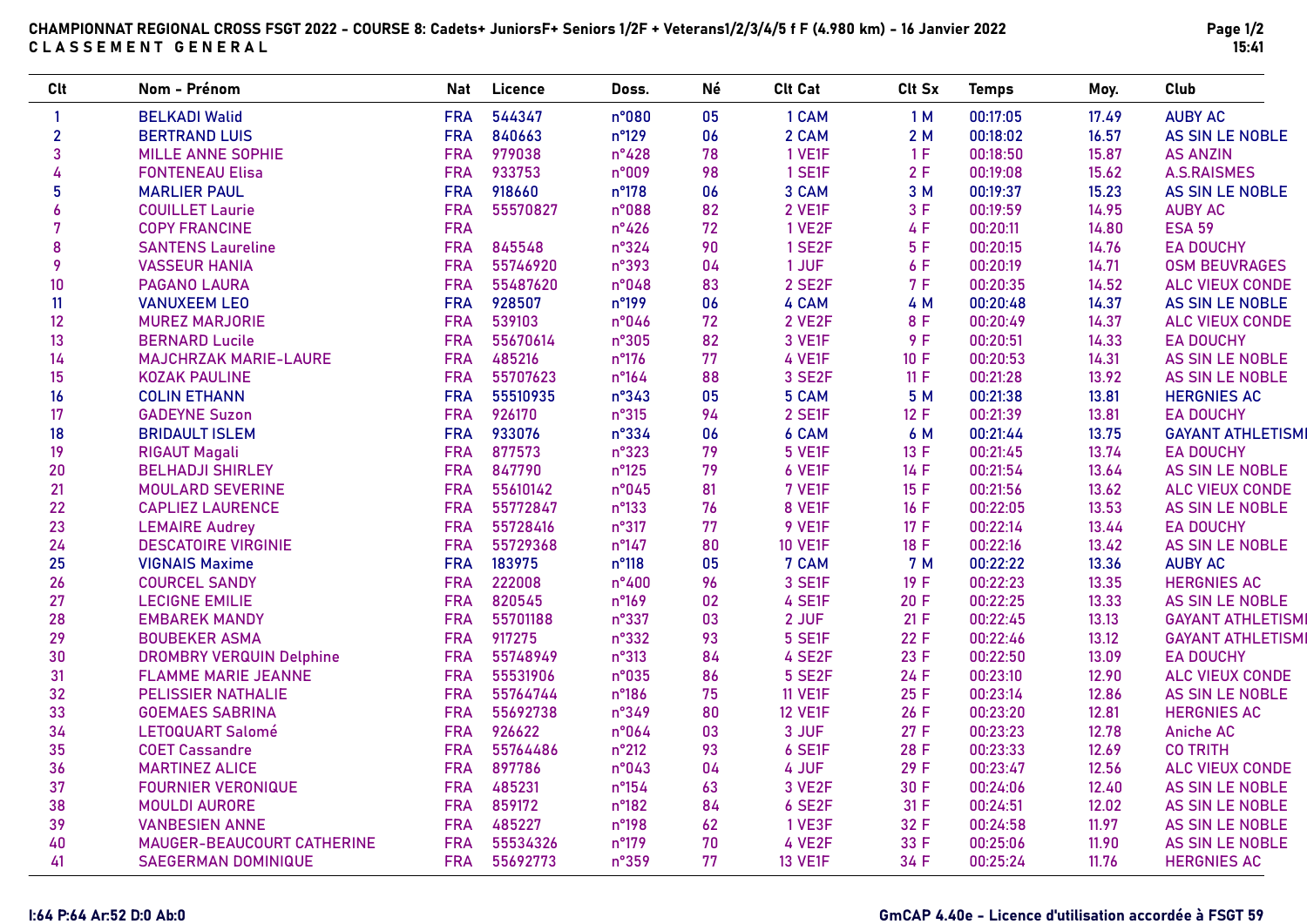| Clt | Nom - Prénom              | <b>Nat</b> | Licence  | Doss.          | Né | <b>Clt Cat</b>      | <b>Clt Sx</b> | <b>Temps</b> | Moy.  | Club               |
|-----|---------------------------|------------|----------|----------------|----|---------------------|---------------|--------------|-------|--------------------|
| 42  | <b>DELABY VERONIQUE</b>   | <b>FRA</b> | 909662   | $n^{\circ}142$ | 76 | <b>14 VE1F</b>      | 35 F          | 00:25:27     | 11.74 | AS SIN LE NOBLE    |
| 43  | <b>GASPART Hélène</b>     | <b>FRA</b> | 55791115 | $n^{\circ}100$ | 83 | 7 SE <sub>2</sub> F | 36 F          | 00:25:41     | 11.63 | <b>AUBY AC</b>     |
| 44  | <b>DHENAUT Rose Marie</b> | <b>FRA</b> | 906965   | $n^{\circ}218$ | 58 | 2 VE3F              | 37 F          | 00:25:52     | 11.55 | <b>CO TRITH</b>    |
| 45  | <b>CHAMPENOIS Kathy</b>   | <b>FRA</b> | 845606   | $n^{\circ}310$ | 73 | <b>15 VE1F</b>      | 38 F          | 00:27:18     | 10.95 | <b>EA DOUCHY</b>   |
| 46  | <b>BERTIN MELANIE</b>     | <b>FRA</b> | 869498   | $n^{\circ}128$ | 94 | 7 SE1F              | 39 F          | 00:27:29     | 10.87 | AS SIN LE NOBLE    |
| 47  | <b>GHEYSEN SABINE</b>     | <b>FRA</b> | 55590089 | $n^{\circ}156$ | 73 | <b>16 VE1F</b>      | 40 F          | 00:27:39     | 10.81 | AS SIN LE NOBLE    |
| 48  | <b>BOUDRY Edwige</b>      | <b>FRA</b> | 55783181 | $n^{\circ}306$ | 85 | 8 SE2F              | 41 F          | 00:27:50     | 10.74 | <b>EA DOUCHY</b>   |
| 49  | <b>LEJAY Lidwine</b>      | <b>FRA</b> | 55577949 | $n^{\circ}230$ | 73 | <b>17 VE1F</b>      | 42 F          | 00:28:45     | 10.39 | <b>CO TRITH</b>    |
| 50  | <b>LE GAL HELENE</b>      | <b>FRA</b> | 908917   | $n^{\circ}351$ | 83 | 9 SE <sub>2</sub> F | 43 F          | 00:29:11     | 10.24 | <b>HERGNIES AC</b> |
| 51  | <b>MARLIER MARIE</b>      | <b>FRA</b> | 918666   | $n^{\circ}177$ | 74 | <b>18 VE1F</b>      | 44 F          | 00:29:49     | 10.02 | AS SIN LE NOBLE    |
| 52  | <b>LISON Rachel</b>       | FRA        | 933680   | $n^{\circ}319$ | 92 | <b>10 SE2F</b>      | 45 F          | 00:29:50     | 10.02 | <b>EA DOUCHY</b>   |

### CHAMPIONNAT REGIONAL CROSS FSGT 2022 - COURSE 8: Cadets+ JuniorsF+ Seniors 1/2F + Veterans1/2/3/4/5 f F (4.980 km) - 16 Janvier 2022 CLASSEMENT GENERAL